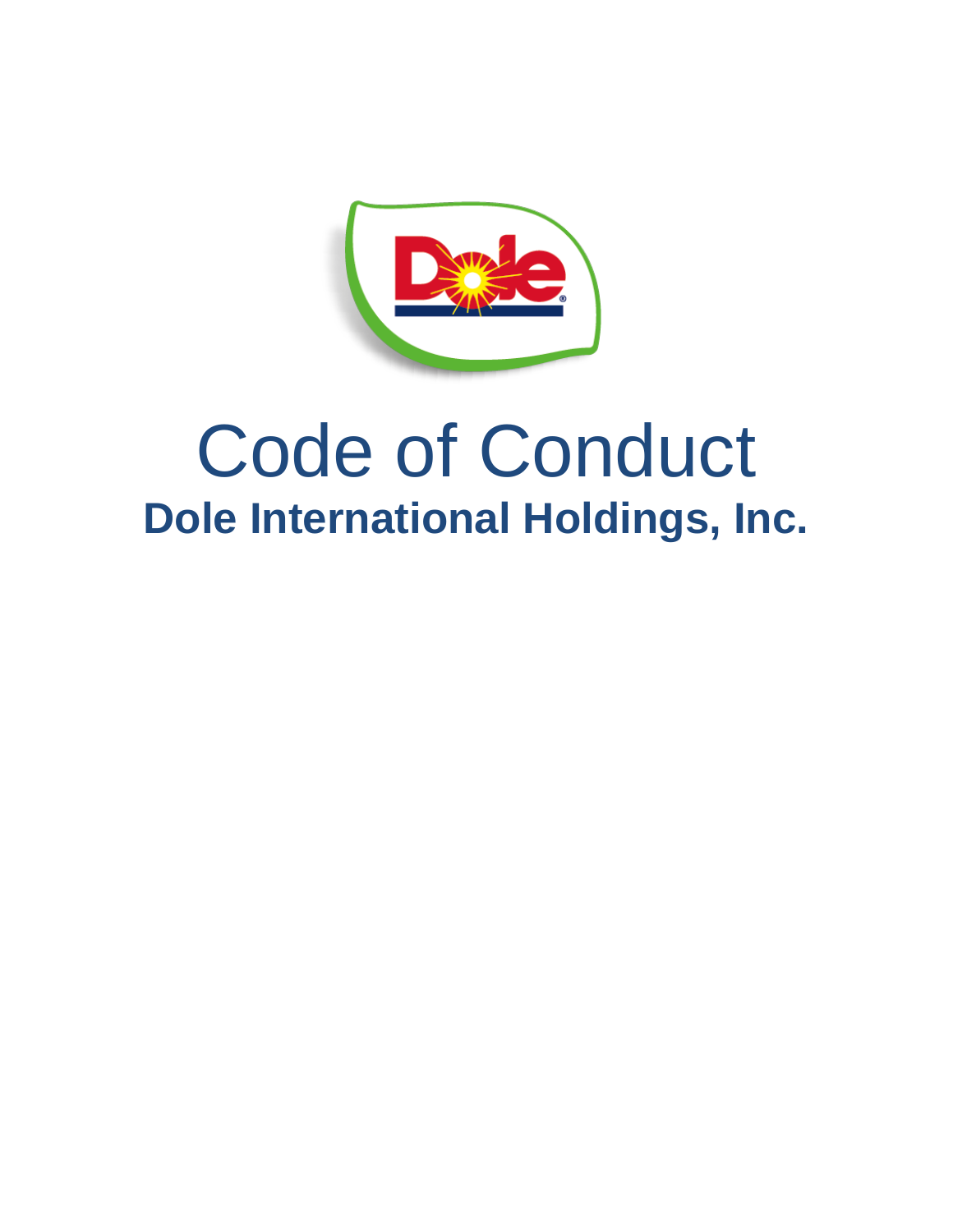# Our Core Values

#### **INTEGRITY**

We adhere to the highest ethical standards and conduct business openly and honestly within the spirit and letter of the law.

#### **QUALITY**

Our mission to provide the finest, high-quality fresh fruit, vegetables and packaged foods is Dole's top priority.

#### **VALUE**

We are dedicated to bringing increased value to our customers around the world.

#### **LOYALTY**

Dole values loyal relationships with its stakeholders—our customers, employees, suppliers, business partners and host countries and communities around the world.

#### **COMMITMENT**

We are committed to fulfilling our customers' expectations in the critical areas of quality assurance, food safety, traceability, environmental responsibility and social accountability.

#### **RESPECT**

We are committed to maintaining a positive and diverse workplace and supplier base that fosters open dialog and recognizes the importance of individual and cultural differences.

#### **RESULTS**

Dole fosters a results-oriented culture based on our values.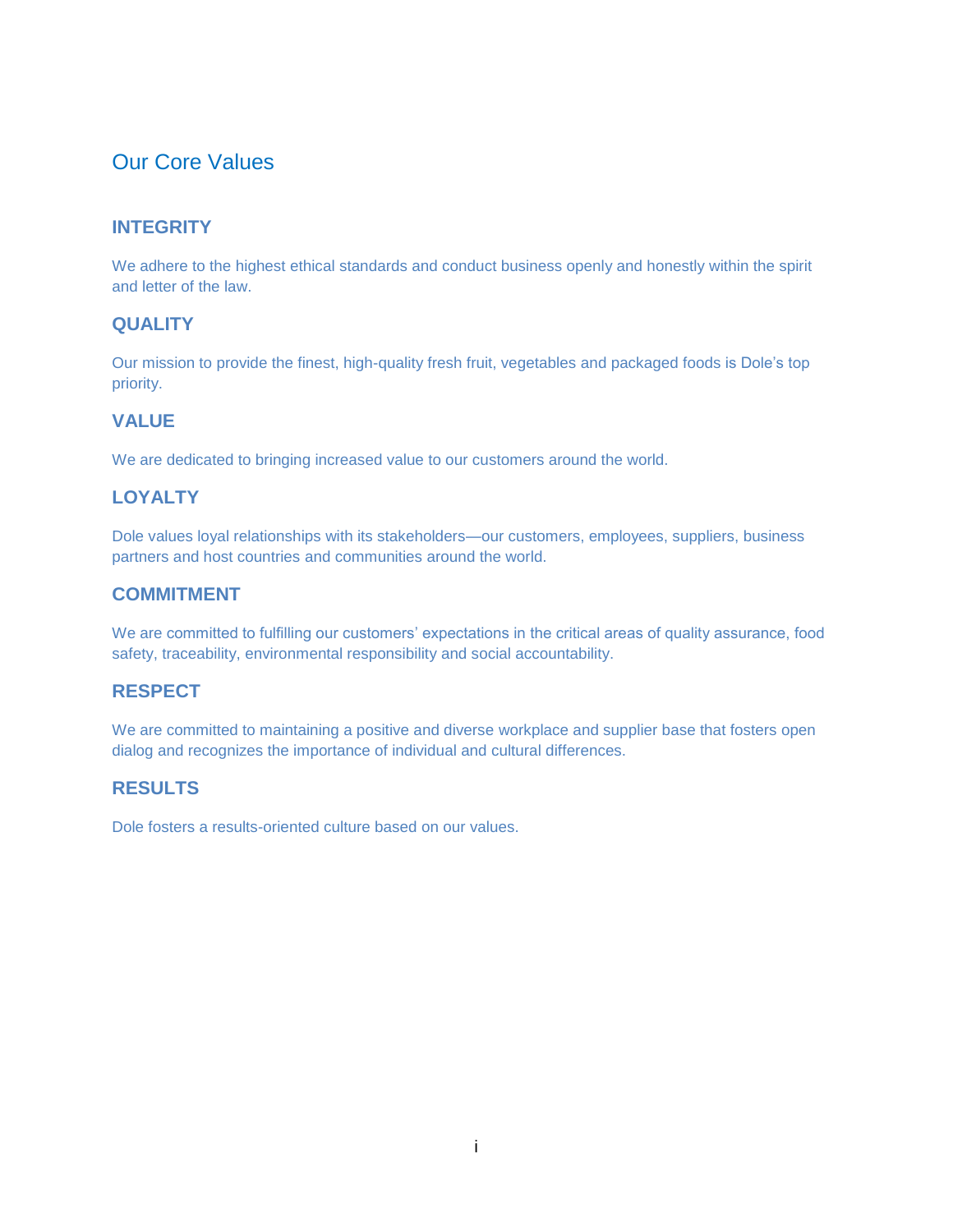# **A Letter from Our President and CEO, Yutaka Yamamura**

#### **To Members of the Board of Directors, Employees, Consultants and Suppliers of Dole International Holdings, Inc. and its Consolidated Subsidiaries ("Dole"):**

Dole's success, reputation and the DOLE® brand have been built over many years by the absolute commitment to our core values and to the superior quality of our products, people, business relationships and business practices.

Each year we request that you re-visit our Code of Conduct and raise the bar with regards to our principles -- ethical conduct in our business dealings, compliance with laws, respect for the environment, and the fair, equitable and respectful treatment of our colleagues worldwide. I ask you now to re-commit to these principles and to hold each other and yourselves accountable to live these principles every day.

These principles are integral to Dole's culture and guide all of our efforts. They reflect our *Sampo Yoshi* philosophy – "Good for Seller, Good for Buyer, Good for Society" – ensuring our commitment to responsible corporate citizenship. Our Code of Conduct also complements our Dole Purpose of championing an equitable world where everyone has the right to good nutrition.

The Code is special because it unites us worldwide in the same principles and values. Please take the time to familiarize yourself with our Code. While we work towards achieving our business targets, it is critical that we remain familiar with the expectations of the Company in the area of compliance -- compliance to the Code of Conduct, as well as to Dole's other policies and procedures.

I hope that you will take our Code and principles to heart, believe in them as I do and have them guide all of your actions.

We must all lead by example and "walk the talk". To maintain our international stature and reputation, we must always adhere to our core beliefs of integrity, quality, value, loyalty, commitment, respect and results. By living these values, we can ensure Dole is a Company that we can all be proud of.

Thank you for your commitment and dedication to Dole and its continued success.

Yutaka Yamamura

President and CEO Dole International Holdings, Inc.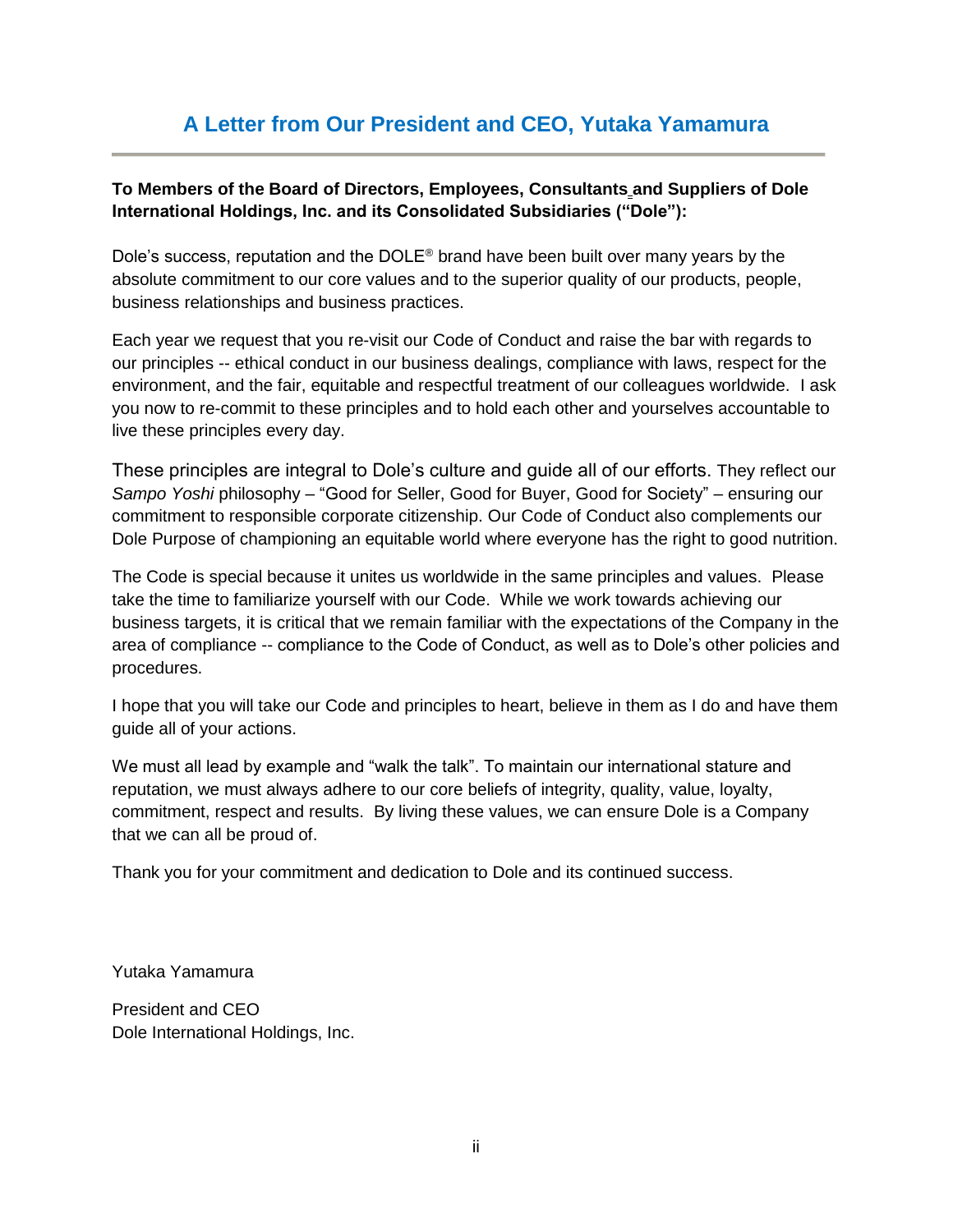# **Table of Contents**

# Page

| Compliance with Laws Regarding Child Labor, Forced Labor, Slavery and Human Trafficking 8 |
|-------------------------------------------------------------------------------------------|
|                                                                                           |
|                                                                                           |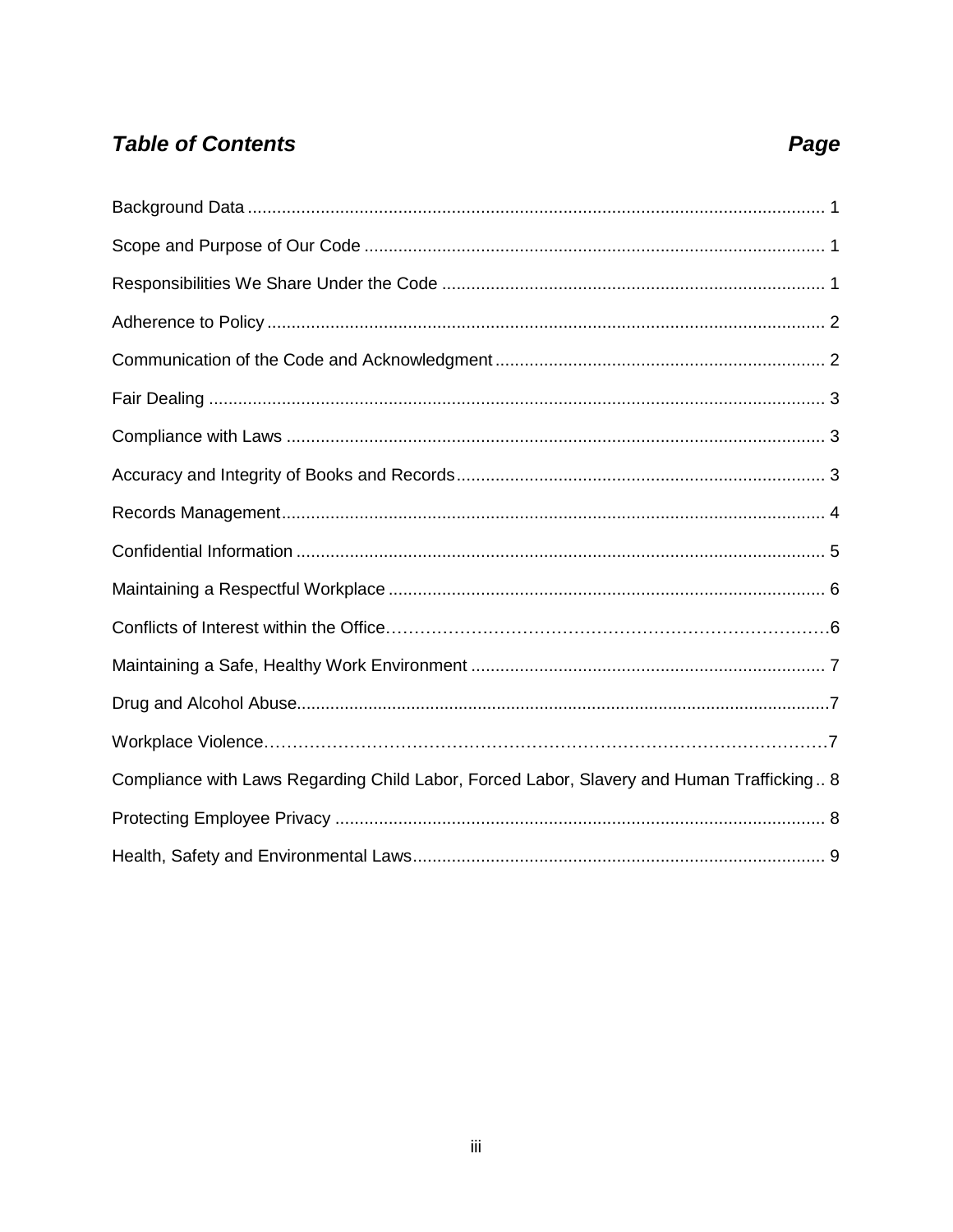# **Table of Contents (Cont'd)**

# 

#### Page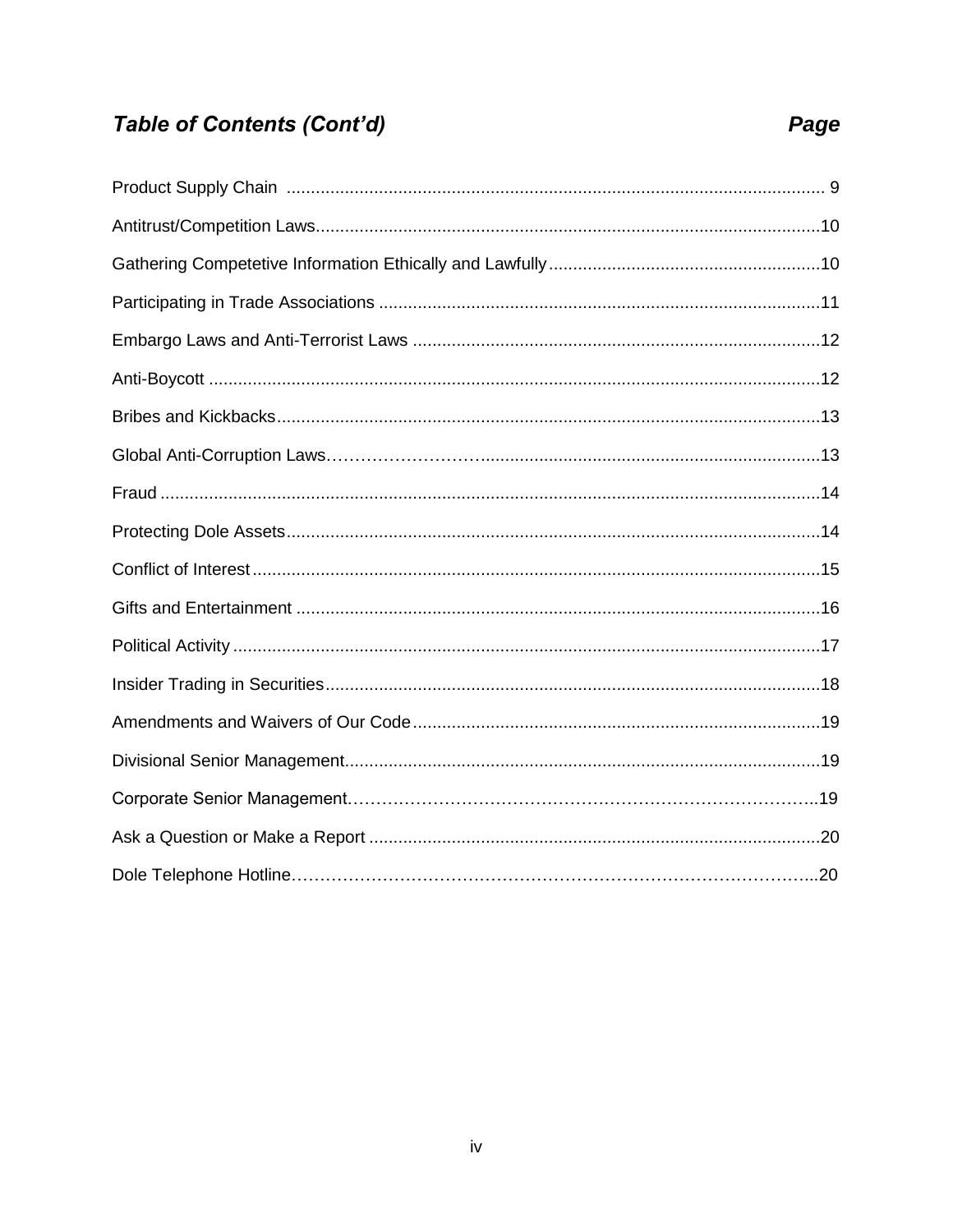#### **Background Data**

Effective Date: August 1, 2020. Supersedes all prior versions.

Applies To: Dole International Holdings, Inc. and all of its consolidated subsidiaries. We use the term "Dole" or "Company" to refer to Dole International Holdings, Inc. and its consolidated subsidiaries.

Policy Approved by: The Board of Directors of Dole International Holdings, Inc.

#### **Scope and Purpose of Our Code**

Dole has always endeavored to adhere to the highest ethical standards throughout its worldwide operations and has earned an international reputation for conducting business with integrity. We must continually focus on our commitment to sound business practices both in dealings outside Dole as well as internally.

This commitment means complying with both the letter of the law and the spirit of the law. It also means treating customers, suppliers, competitors, fellow Dole employees, our shareholder and our shareholder's employees fairly and with openness, candor and respect.

Dole's Code of Conduct ("Code") is a statement of principles for conducting business in a legal and ethical manner. Each of us—employees and members of the Board of Directors, as well as consultants and key suppliers of Dole—is required to read the Code carefully and to adhere to its principles in conducting Dole business. Dole's commitment to ethical conduct is paramount in everything we do. We hold ourselves to these high standards because of our deep commitment to our stakeholders: our customers, employees, suppliers, business partners, shareholder and host countries and communities around the world.

Other Dole policies will continue to be adopted from time to time in order to assist in the implementation of and compliance with the principles of the Code. These policies must be adhered to as well.

This document is not an employment contract between Dole and any of its employees, directors, consultants or suppliers and does not alter Dole's current employment or other relationship with such parties.

#### **Responsibilities We Share Under the Code**

At Dole, we work together to uphold our Code and we share a duty to prevent, correct and, if necessary, report suspected violations of the Code. This allows us to promptly deal with concerns before they become major problems. If you have questions about the Code or want to report a suspected violation, this can be done in any of three ways: through the Internet hotline [\(www.integrity.doleintl.com\)](http://www.integrity.doleintl.com/); through a telephone hotline (see pages 20-21 of this Code for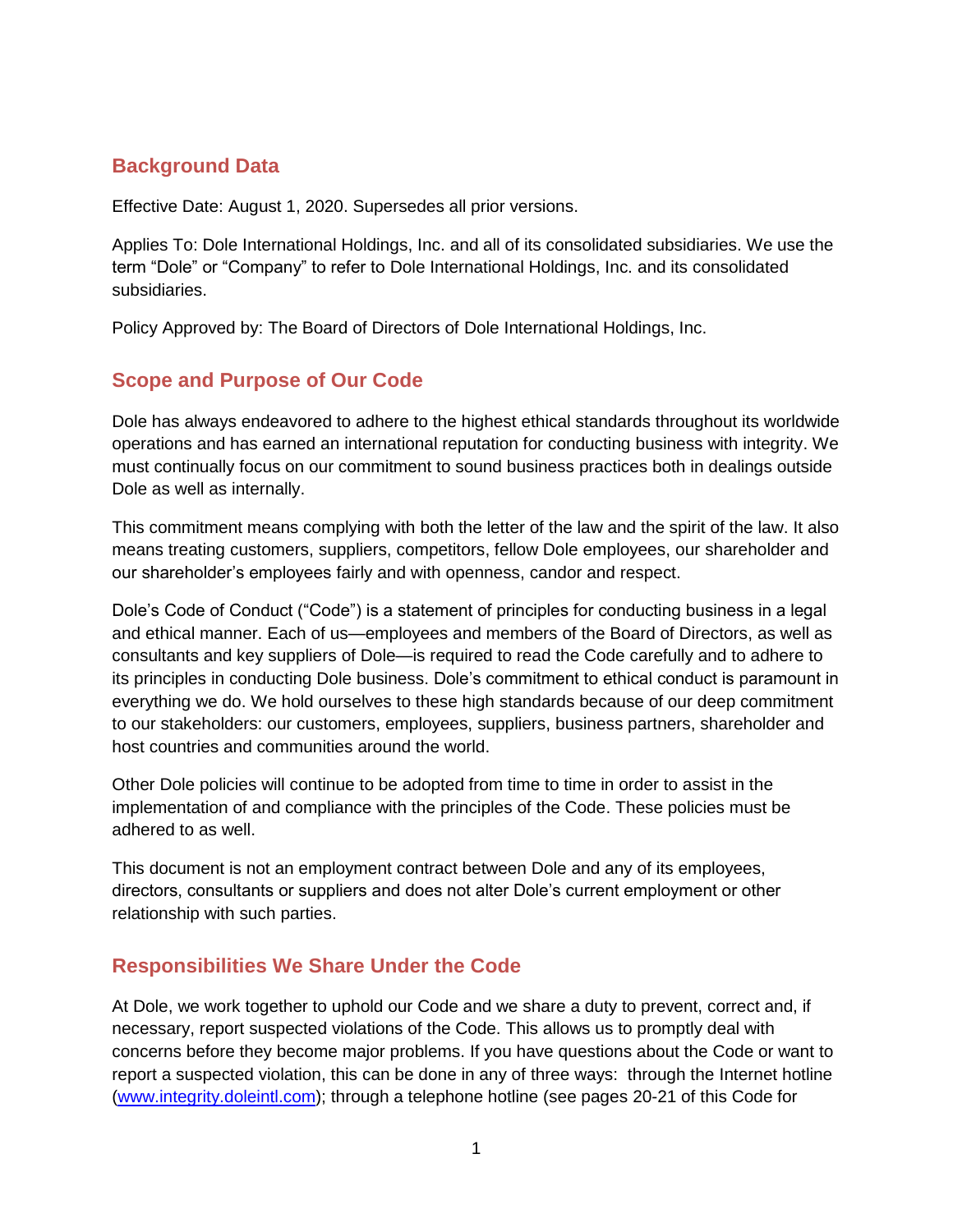details) or directly to any supervisor or representative of the HR or Legal Departments. You may choose to remain anonymous when you ask your question or make a report using the Internet or telephone hotlines.

While we all must follow the principles of our Code, our managers and supervisors have additional duties. As a manager or supervisor, you must:

- Lead by example
- Ensure our Code is properly disseminated to those who report to you
- Ensure that the employees in your department are periodically trained on the Code and on the policies that affect their jobs
- Expect and require ethical behavior at all times

#### **Adherence to Policy**

Employees and members of our Board of Directors, as well as consultants and suppliers, are required to adhere to all aspects of this Code and all other Dole policies. Any violation of the Code by an employee or director can result in disciplinary action, up to and including termination of employment or service as a director, as applicable. Any violation of the Code by consultants or suppliers may result in termination of those relationships.

#### **Communication of the Code and Acknowledgment**

Prior to the commencement of employment, the Human Resources Department or the designated divisional department is responsible for ensuring that all new employees (whether permanent, seasonal or temporary) of Dole are provided at the time of hiring with this Code and for obtaining from them the completed and signed Code of Conduct Acknowledgment Form. Before hiring may be consummated, all potential conflicts of interest that are identified on the Code of Conduct Acknowledgment Form must be reported by the Human Resources representative and approved by the applicable Senior Management as identified on page 19 of this Code.

This Code will also be distributed to, and a signed Acknowledgment Form must be obtained from, all consultants whose services are retained by Dole for any period equal to or exceeding six consecutive months. The same applies to key suppliers to Dole, defined as those suppliers who provide goods or services that equal or exceed US \$2 million annually. While Dole employees with the authority to retain suppliers have the responsibility to ensure that their suppliers understand the Code, they must also ensure that key suppliers complete the Code of Conduct periodic review when requested. For all consultants and suppliers, Dole encourages the inclusion of standards of compliance with the Code in agreements with them.

Dole will periodically require all its directors, designated employees and consultants and key suppliers to complete a review and acknowledgment of this Code. Dole will also from time to time require all its directors, employees and consultants to undergo training on the Code of Conduct.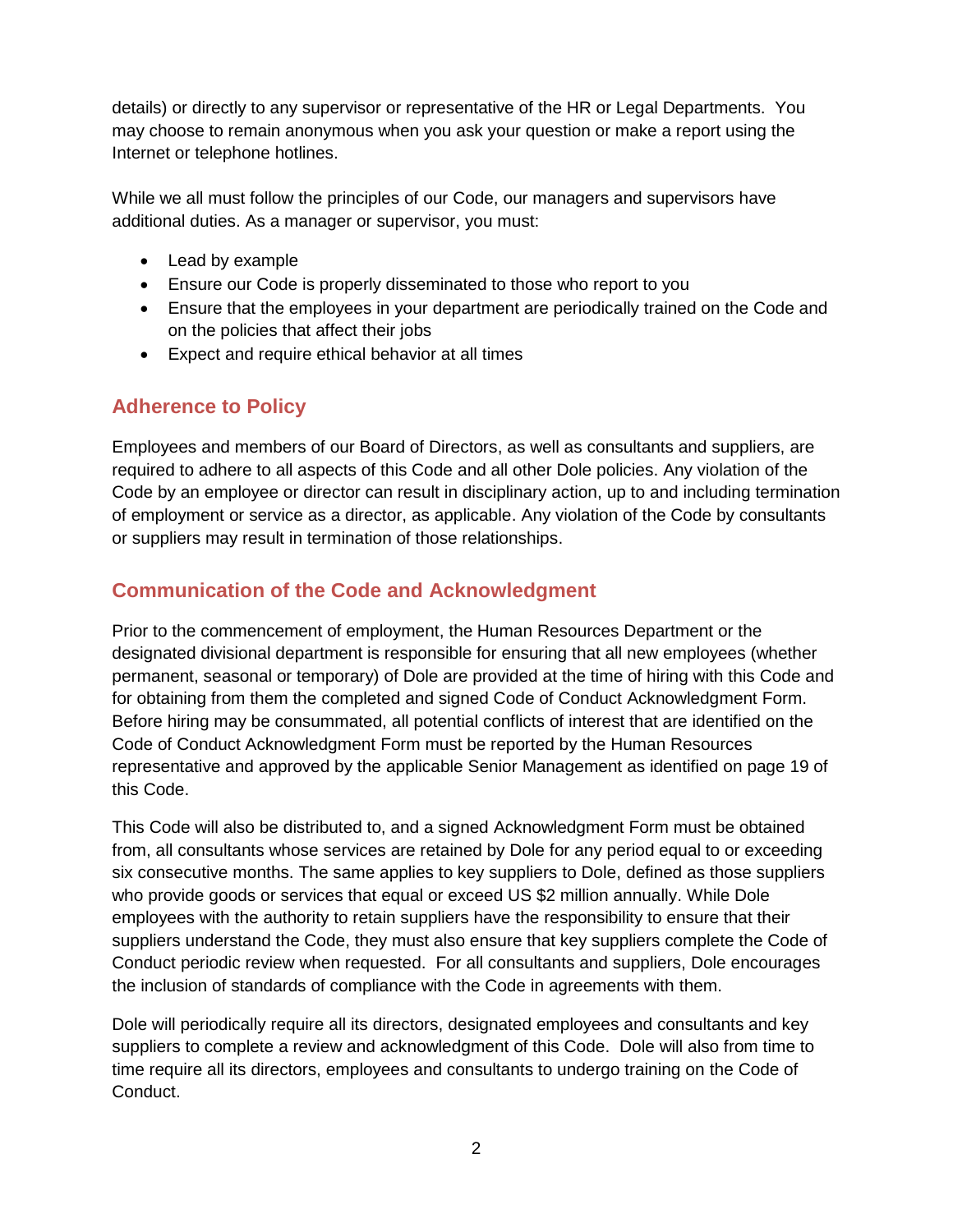#### **Fair Dealing**

Dole believes that conducting our global business in an ethical and fair manner has a positive impact on our global relations. As a global business, Dole recognizes and accepts its responsibility to respect the interests of the countries in which we conduct business, maintain nonpolitical relations and comply with host country laws and regulations.

In conducting our business, we expect our employees to deal fairly with everyone, including customers and suppliers, and to act in a manner that creates value and helps build a relationship based upon trust. Any customer or supplier that violates this Code should be reported in the same way that an employee or consultant would be reported for violating this Code.

Dole does not want its employees to take unfair advantage of anyone through manipulation, concealment or acting in bad faith, and employees should promptly correct anything that seems to be misunderstood.

#### **Compliance with Laws**

Dole expects employees and directors to conduct its business in accordance with applicable laws.

In particular, employees must adhere to and advocate the following principles:

- a. Accurate, timely and understandable disclosure in reports and documents that Dole files with, or submits to, any governmental body and in other public communications made by Dole;
- b. Compliance with both the spirit and letter of all applicable governmental laws, rules and regulations:
- c. Compliance with Dole's system of internal controls; and
- d. Prompt internal reporting of any suspected or known violations of this Code in accordance with the rules set forth in this Code.

A failure by any employee to comply with these laws and regulations, the Code or any other company policy may result in disciplinary action, up to and including termination of employment. If you have any questions about whether a particular action is appropriate, please consult with your supervisor, Human Resources or the Legal Department.

#### **Accuracy and Integrity of Books and Records**

We place a great deal of importance on an honest and forthright presentation of the facts. Dole requires all employees and directors to maintain books and records in appropriate detail to reflect Dole's transactions accurately, fairly and completely.

Accurate accounting is fundamental to sound business practices. Remember –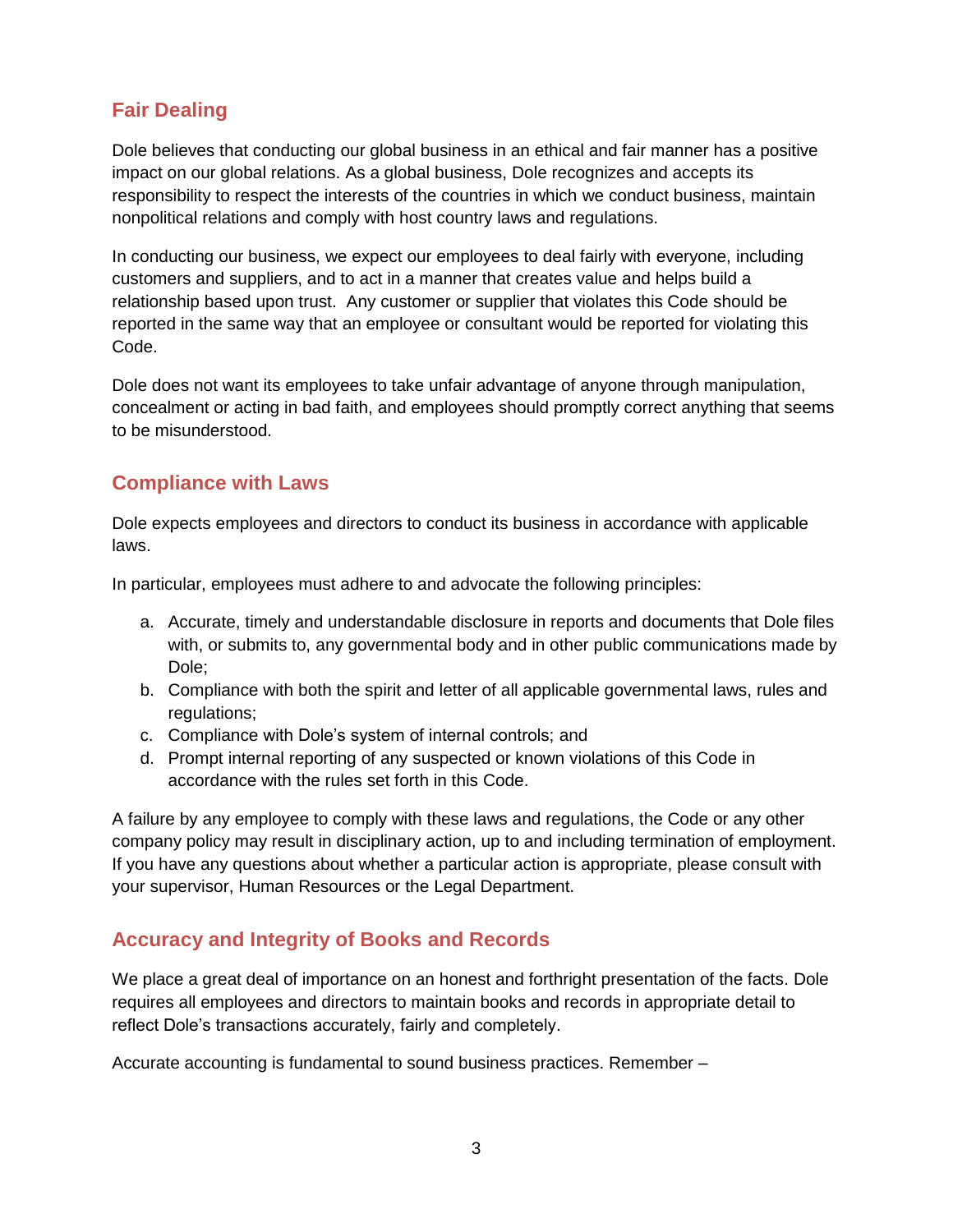- Our public communications and disclosures are reviewed by our customers, government agencies and our auditors, and inaccuracies or omissions could be extremely damaging;
- All financial information within your area of responsibility must be complete, accurate and understandable;
- Any attempt to misrepresent, conceal, omit or mislead could be considered fraud for which there are severe criminal and civil penalties; and
- Suspected irregularities should be reported immediately.

Employees are responsible for the accurate and complete reporting of financial and nonfinancial information within their respective areas of responsibility. Employees are also responsible for the timely notification to the applicable Senior Management identified on page 19 of financial and non-financial information that may be material to Dole. All assets and liabilities of Dole must be recorded in the regular books of account. All of Dole's books, records and accounts must accurately reflect the nature of the transactions recorded.

Dole's consolidated financial statements shall conform to International Financial Reporting Standards and Dole's accounting policies. Local or statutory books and financial statements shall conform to local regulatory statutes. No undisclosed or unrecorded fund or asset shall be established in any amount for any purpose. No false or artificial entries shall be made for any purpose. No payment shall be made, or purchase price agreed to, with the intention or understanding that any part of such payment is to be used for any purpose other than that described in the document supporting the payment.

**Q:** Priscilla's business unit is falling short of its financial targets. Near the close of the books for the quarter, Priscilla's manager approaches her and asks her not to record certain vendor invoices that were just received, even though the vendor's work was completed weeks ago. Priscilla knows that this would overstate her business unit's operating income. What should she do?

**A:** Priscilla should not act on her manager's request and remind her manager that to do so would not comply with Dole's accounting procedures since all known expenses incurred for services rendered during the period must be recorded for that reporting period. If her manager insists that Priscilla delay posting the invoice, she should discuss the situation with her manager's supervisor and, if necessary, report the issue as described on page 20 of the Code.

#### **Records Management**

At Dole, carefully maintaining corporate records and documents is essential. Our business records are among the Company's most important and valuable assets. Business records include essentially everything that you produce as an employee, regardless of its format. A business record may be in the form of paper, computer, data, email or voicemail. Letters,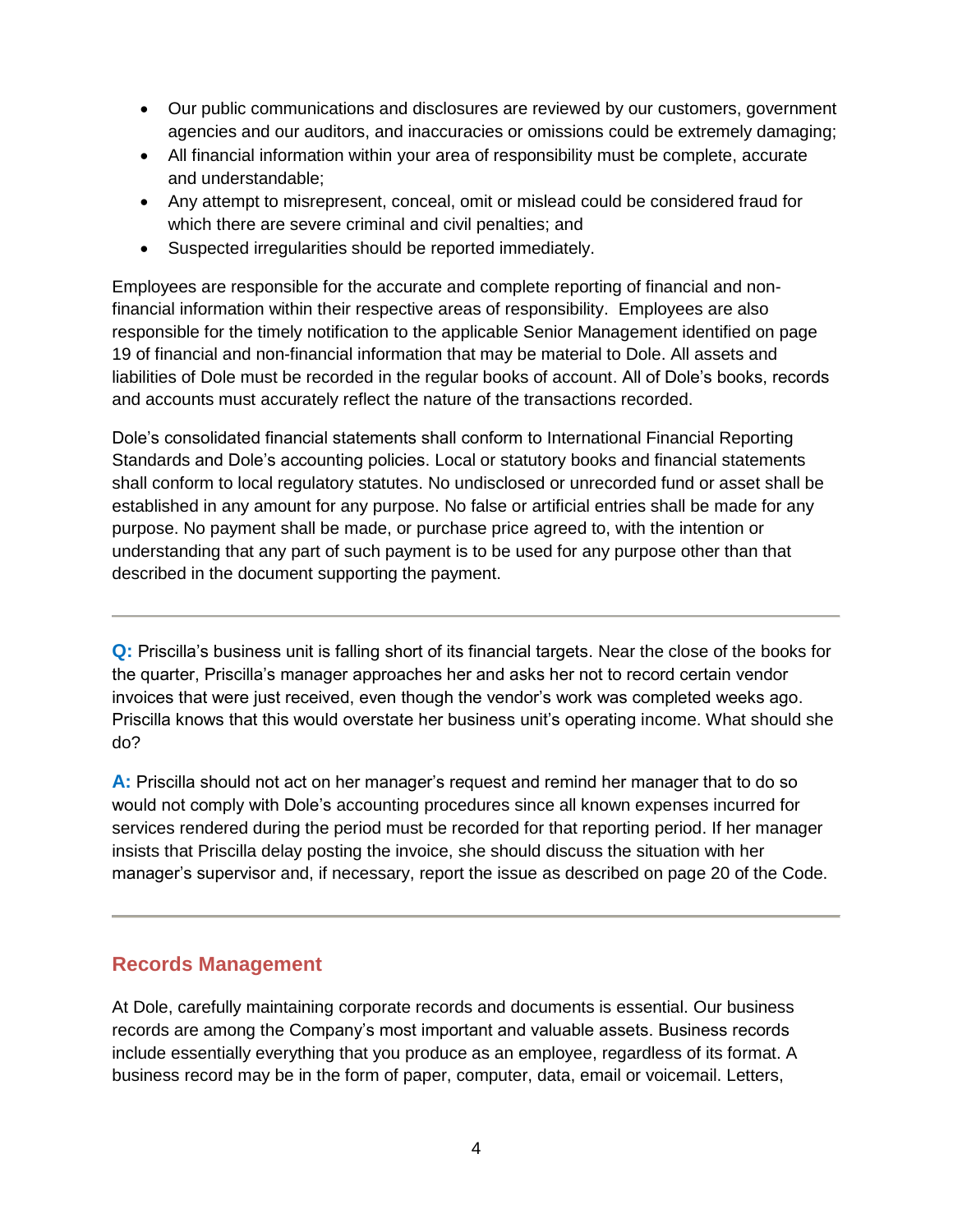memoranda and contracts are obviously business records, as are things such as a desk calendar, an appointment book or an expense record.

All employees are responsible for safeguarding Dole's documents, files and all other corporate records. We are required by law to maintain certain types of business records, usually for a specified period of time or if there is an ongoing investigation or litigation matter. The failure to keep these records could subject us to penalties, fines or other sanctions, or could put us at a serious disadvantage in court.

# **Confidential Information**

We have information that is confidential and valuable to our Company, some of which qualifies for special legal protection as trade secrets. As a Dole employee, you are responsible for protecting our confidential information. These responsibilities include using confidential information only for business purposes and limiting its dissemination to those who need to know.

Examples of confidential information are any discoveries, inventions, improvements and innovations, methods, processes, techniques, shop practices, formulae, computer software, research data, clinical data, marketing and sales information, personnel data, customer lists, product pricing, cost, production and distribution data, financial data, budget information, business and strategic plans and all other know-how and trade secrets that are in the possession of Dole and which have not been published or disclosed to the general public.

Dole's confidential information is a valuable asset that should be protected. Individuals are expected to protect the confidentiality of Dole's information, to use the confidential information only for business purposes and to limit dissemination of the confidential information, both inside and outside Dole, to people who need to know the information for business purposes. Any public communication of confidential information must be approved by the applicable Senior Management identified on page 19 or be legally required.

Intentional or accidental disclosure of Dole's confidential information can harm the financial condition, operations or stability of Dole and the job security of its employees. Before sharing any of Dole's confidential information with a third party, an appropriate nondisclosure agreement should be signed. Individuals should not sign a third party's nondisclosure agreement or accept changes to Dole's standard nondisclosure agreement without review and approval by Dole's Legal Department.

Because of this risk of harm to Dole, each employee who is required to sign Dole's Confidentiality and Trade Secrets Agreement must adhere to its terms and conditions under all circumstances.

If you learn of any unauthorized attempt to obtain, use or disclose Dole's confidential information, you should promptly report it to the applicable Senior Management identified on page 19.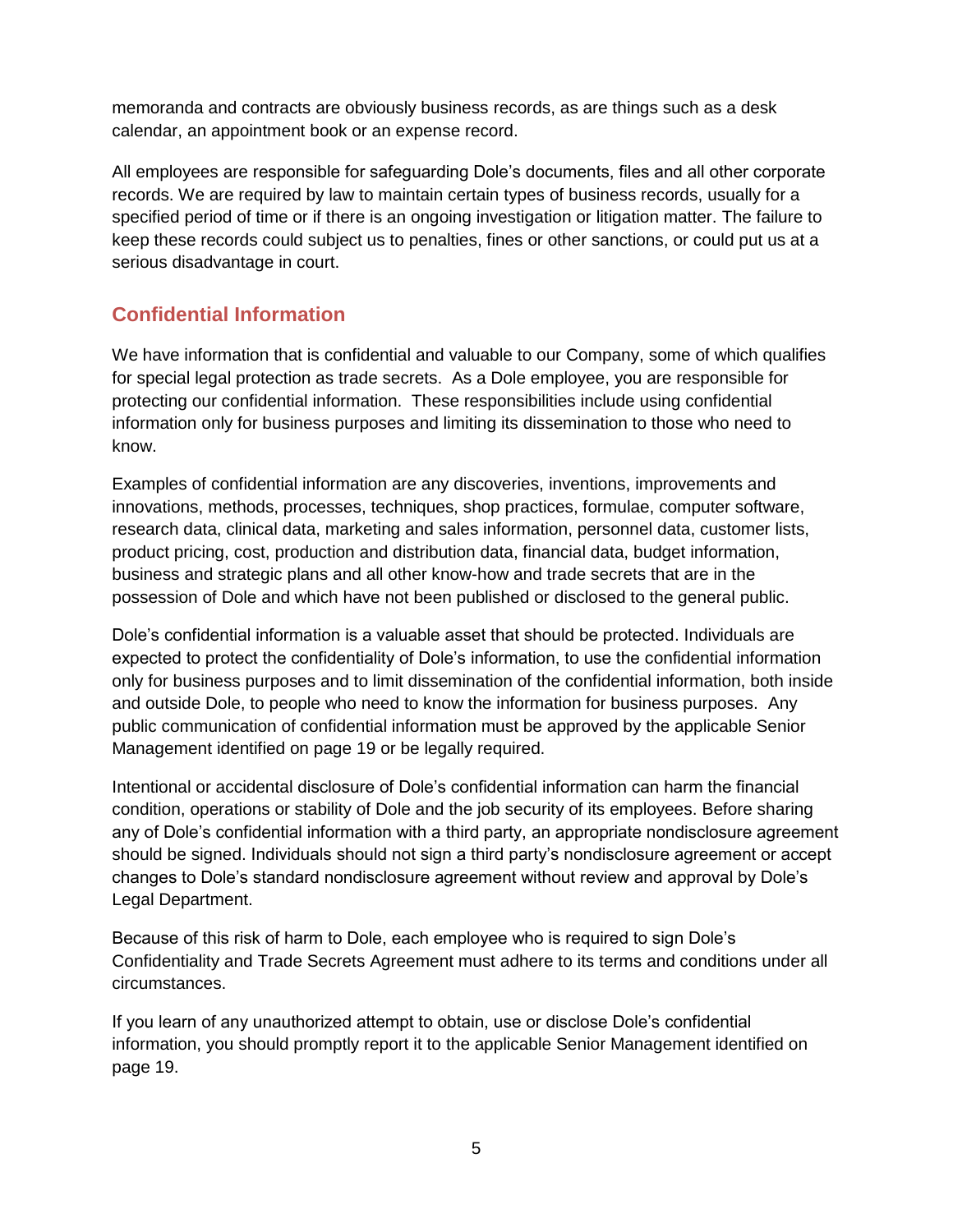**Q:** Pearl worked for a Dole competitor prior to joining the Company and had signed a confidentiality agreement with her former employer. During a recent strategy meeting, she is asked by her colleagues if any information she learned through her previous employer could help Dole gain a competitive advantage. Pearl thinks she might know a few things, but isn't certain that she should share. What should Pearl do?

**A:** Pearl should remind her colleagues that she must not breach any prior confidentiality agreements signed with a previous employer. If her colleagues continue with their requests, she should discuss the matter with her supervisor or her local HR or Legal Department. Just as it is a violation of our Code for Pearl to breach a confidentiality agreement with her previous employer, it is also a violation for others within Dole to ask Pearl to knowingly breach a confidentiality agreement.

#### **Maintaining a Respectful Workplace**

Dole recognizes that one of its most important assets is its people. We believe in providing a positive work environment in which communications are both open and respectful.

We hire, promote and compensate people on the basis of their qualifications, performance and abilities. We make sure that all employees and applicants for employment have equal opportunities for success.

Discriminating against or harassing a co-worker, whether verbally or physically, based on any of the following characteristics is prohibited at Dole: race, color, religion, gender, national origin, caste, age, pregnancy, citizenship, disability, marital or family status, sexual orientation, military or veteran status, size, physical appearance, HIV status, ancestry, genetic predisposition, family responsibilities or other legally protected characteristics. Dole also prohibits verbal and physical bullying and power harassment. Dole places high value on the integrity of our people and expects everyone to be respectful, honest and truthful in all of their dealings.

#### **Conflicts of Interest within the Office**

Dole employees must avoid personal relationships that could improperly influence, or appear to improperly influence, business decisions. Favoritism must be avoided in supervisory relationships. Therefore, employees are not permitted to have direct or indirect reporting responsibility over a family member ("family member"), meaning your spouse, parents, children, siblings, parents-in-law, brothers- and sisters-in-law, sons- and daughters-in-law, cousins, aunts, uncles, nieces, nephews and anyone who resides in your home. Similarly, you should not put other employees in the position of having direct or indirect reporting responsibility over their family members. If such a situation arises, it must be disclosed to the applicable Senior Management identified on page 19.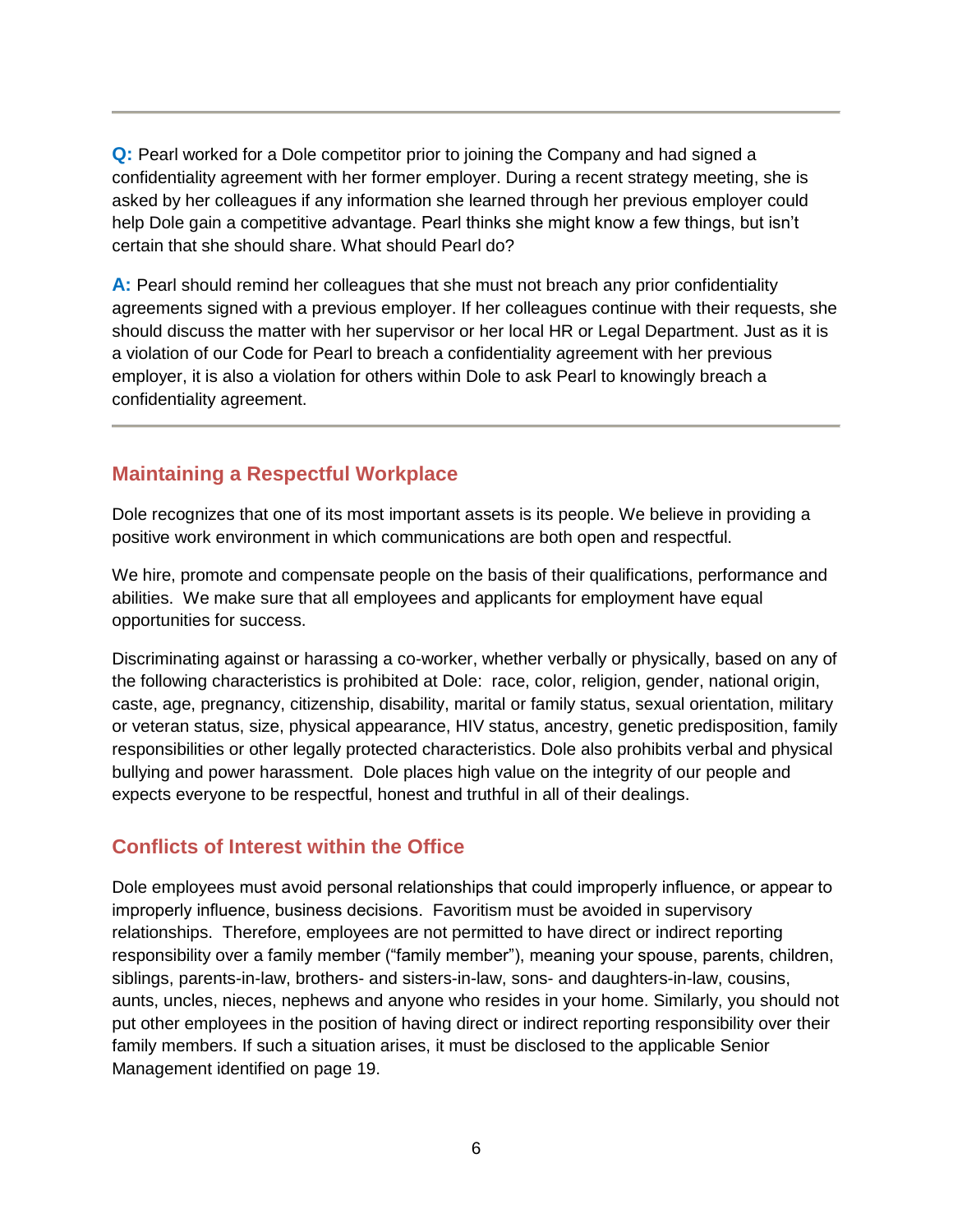You must also disclose any intimate relationship that you have with a person who directly or indirectly reports to you, or to whom you report to, or who you have business interactions with inside the Company. If you are a manager and learn of such a situation, you must advise the applicable Senior Management listed on page 19 of the situation and your plan for resolving any conflicts of interest.

For more information, employees should contact their local Human Resources representative.

#### **Maintaining a Safe, Healthy Work Environment**

Dole is committed to providing its employees with a safe and healthy work environment. This includes providing appropriate protective equipment, as well as following good manufacturing practices and taking proper safety and sanitation measures. By complying with applicable environmental and occupational health and safety laws and regulations, each of us fulfills our critical role in ensuring a safe workplace.

In order to uphold our Company's commitment to a safe and healthy workplace, we must:

- Follow all safety laws and procedures
- Observe posted safety-related signs
- Use prescribed safety equipment whenever required

We must all work together to prevent hazardous or unsafe working conditions. If you witness or become aware of any hazardous conditions or unsafe behavior, you should immediately follow prescribed safety and reporting procedures to reduce the risk of injury to yourself or others.

#### **Drug and Alcohol Abuse**

Drug and alcohol abuse in the workplace has significant negative effects. Almost 40% of industrial fatalities and 50% of work-related injuries are linked to drug and alcohol impairment. Drug and alcohol abuse also reduces productivity and is detrimental to the workplace atmosphere.

We are committed to protecting the health and well-being of all our employees by providing a safe and drug-free environment. Employees are not permitted to possess, distribute, sell, use or be under the influence of alcohol, marijuana or illegal drugs during work hours or on our premises. However, Dole may permit the limited consumption of alcohol at Company-sponsored events, such as holiday parties.

If you suspect that a co-worker has a substance-abuse problem, don't look the other way or cover for the person if he or she has attendance or other problems impacting job performance. Report the matter to your supervisor or Human Resources.

#### **Workplace Violence**

We are committed to maintaining a work environment that is free from violence, threats, harassment, intimidation and other disruptive behavior. Such conduct in our workplace will not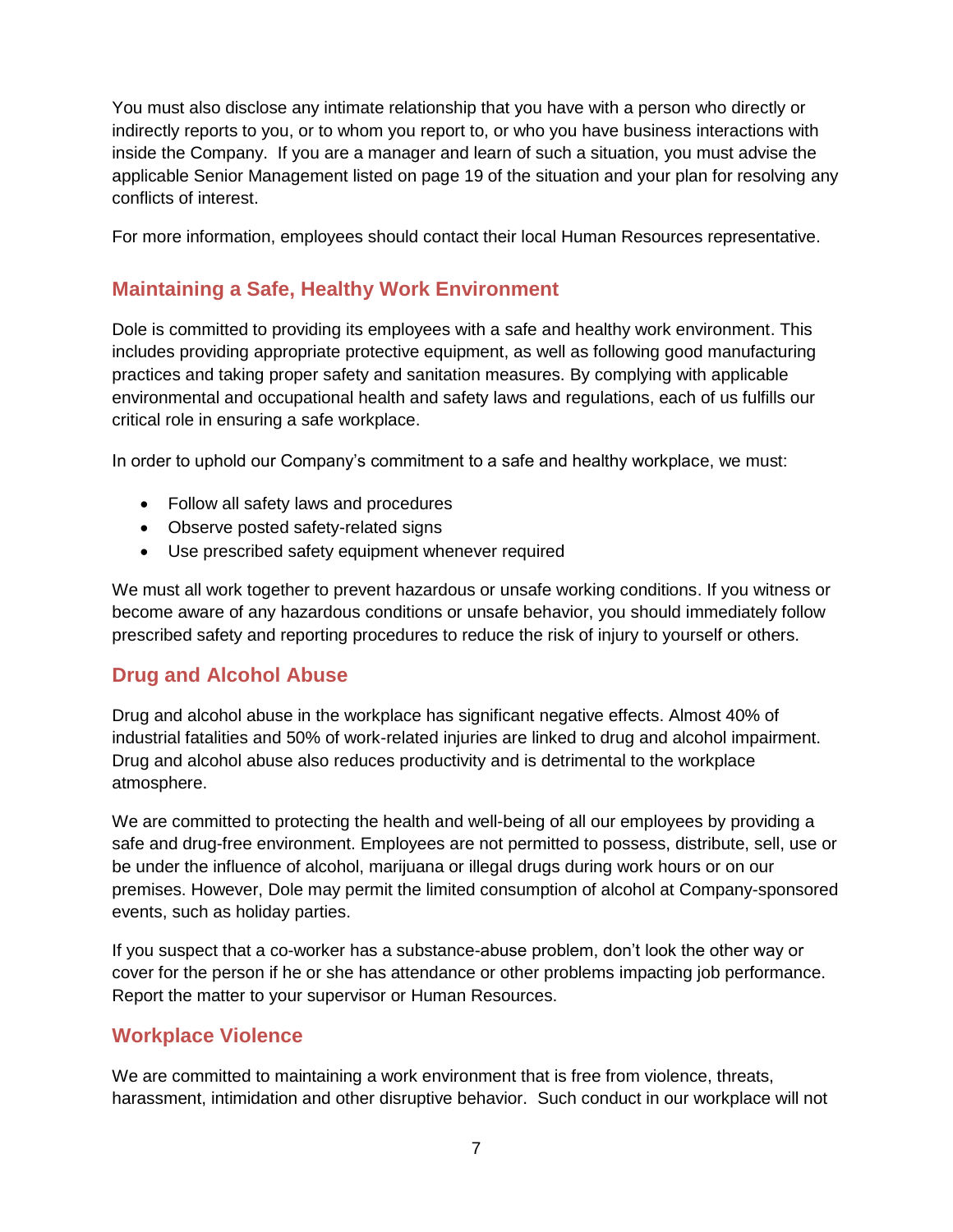be tolerated; that is, **all reports of incidents will be taken seriously and will be dealt with appropriately**. Such behavior can include oral or written statements, gestures or expressions that communicate a direct or indirect threat of physical harm even if made in a seemingly joking manner. Individuals who commit such acts may be removed from the premises and may be subject to disciplinary action, criminal penalties, or both.

We need your cooperation to maintain a safe working environment. Don't ignore violent, threatening, harassing, intimidating or other disruptive behavior. If you observe or experience such behavior by anyone on our premises, whether he or she is an employee or not, report it immediately to a supervisor or appropriate security personnel. Threats of physical harm or assaults that require immediate attention should be reported to the police. Unless your job function specifically calls for it, weapons are never permitted on Dole premises.

**Q:** Claudio has worked in one of Dole's production plants for many years. While out on the floor, he happens to notice that his coworkers are not following good manufacturing practices and he mentions that to them. Did Claudio do the right thing?

**A:** Yes. Even though Claudio is not in a supervisory position, he still has a shared responsibility with other employees to work together to uphold our Code and Company policies. Failing to follow good manufacturing practices can result in decreased product quality for our consumers and pose safety concerns for our fellow employees. Claudio should also discuss what he's seen with his Production Supervisor and, if necessary, report the issue as described on page 20 of the Code.

# **Compliance with Laws Regarding Child Labor, Forced Labor, Slavery and Human Trafficking**

Dole expects its employees, consultants, contractors and suppliers to comply with all laws and regulations prohibiting child labor, forced labor, slavery and human trafficking in the countries where we or they operate. In particular, Dole is committed to eradicating the potential for child labor, forced labor, slavery and human trafficking in its supply chain. Our Code prohibits Dole from doing business with any individual or company who is engaged in child labor, forced labor, slavery or human trafficking.

#### **Protecting Employee Privacy**

In connection with our employment at Dole, we are often asked to provide confidential information about ourselves to our Company. Dole is committed to protecting this information, which may include:

- Employment history
- Government-issued identification numbers
- Contact information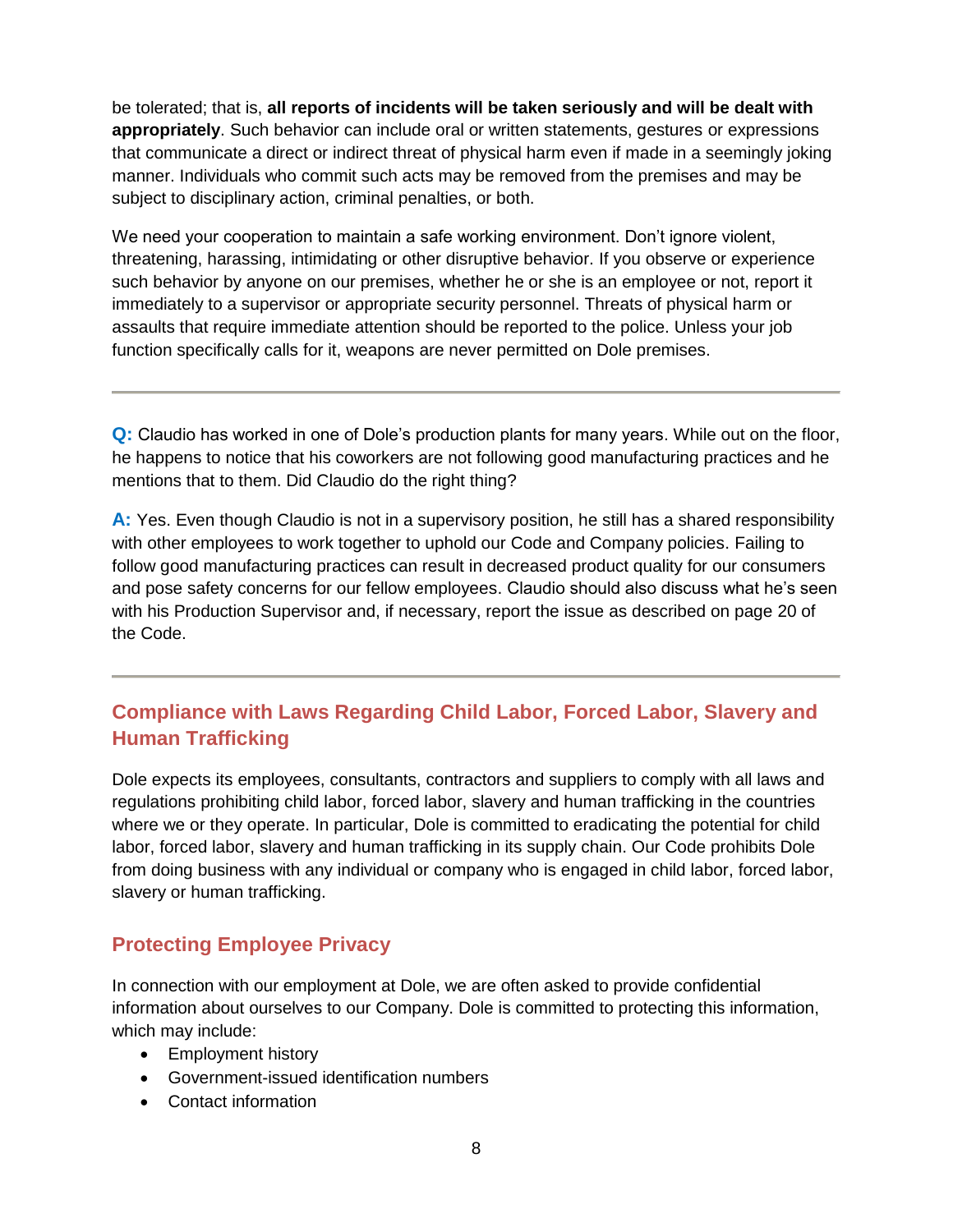- Marital status
- Medical history

If you have access to private employee information because of the nature of your job, you must take special care to safeguard this information and use it only to the extent necessary to do your work. Further, handling of any employee personal data must comply with all applicable personal data protection laws.

#### **Health, Safety and Environmental Laws**

It is Dole's policy to comply with all applicable laws and regulations at all times wherever we operate, to take all practicable steps to promote health, safety and environmental protection, and to continually progress toward attainment of Dole's goals. Dole manages operations worldwide that belong to different economic sectors – farming, food processing, manufacturing, research, transportation (including trucking, shipping and managing port facilities), distribution and sales. In all these operations, it is Dole's goal to prevent adverse effects on health, safety and the environment. It is also our goal to provide comparable levels of health, safety and environmental protection for all who help to produce our products and all communities affected by our operations. Dole strives to develop and employ approaches that are most appropriate and effective under local conditions to make significant progress toward our goals. In these efforts, we are guided by: scientific research and knowledge; principles of risk analysis; public, community and worker concerns; and regulatory policies and standards of Japan, the U.S., the European Union and international organizations such as the World Health Organization.

In Dole's farming operations, we use sustainable agricultural practices and integrated pest management methods that employ biological and agricultural approaches to controlling pests and plant diseases. We use crop protection products only when and where necessary, and always with the proper care and in accordance with applicable laws. Dole will not use any product banned for reasons of unacceptable health or environmental risk by the United States Environmental Protection Agency, Japan or the European Union.

Dole is committed to quality, safety, pollution prevention and continuous improvement in environmental protection.

#### **Product Supply Chain**

As product moves through the supply chain, we must adhere to laws and regulations in each country related to the production, exportation, importation, distribution, purchase or sale of agricultural products, including, where applicable, Japanese rules and regulations, the U.S. Perishable Agricultural Commodities Act ("PACA") and Food Safety Modernization Act ("FSMA"), international CODEX MRL standards and EU-27 Directives and Regulations on food safety.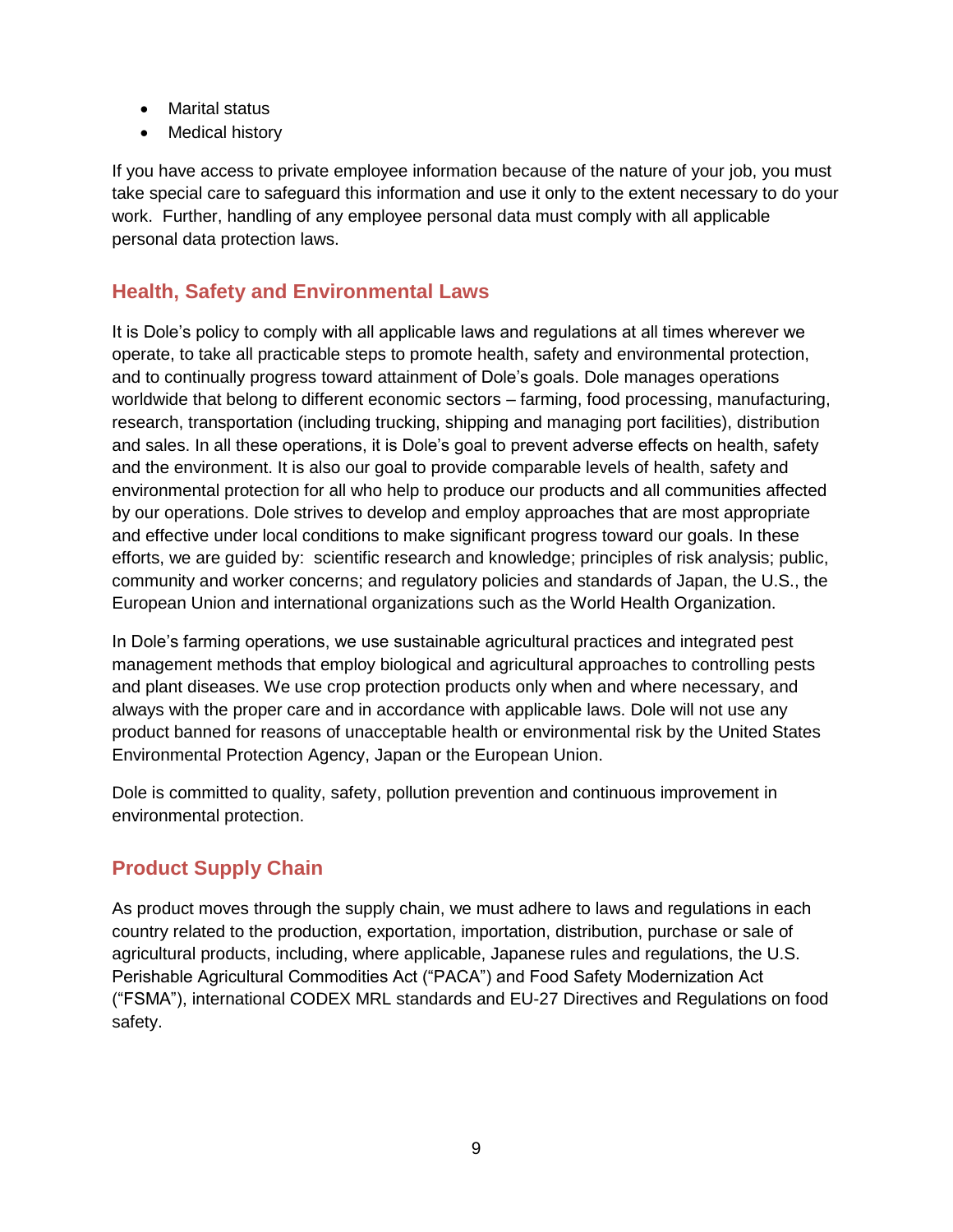# **Antitrust/Competition Laws**

Dole competes vigorously in the marketplace, but is committed to doing so in a manner that is fair, honest, ethical and legal. Antitrust and competition laws are designed to promote free and fair competition in the marketplace. Employees are expected to conduct their activities on behalf of Dole in a manner consistent with applicable antitrust and competition laws. These laws target the following anti-competitive practices:

- Agreements between competitors (a) to set prices or terms; (b) to allocate markets, customers or territories; (c) not to do business with (i.e., "boycott") certain suppliers or customers; and (d) that otherwise restricts their competition with each other.
- Agreements between suppliers and customers (a) to set resale prices; (b) to require a customer to buy all of its requirements from one supplier; or (c) to "tie" a customer's purchase of a desirable product/service to the purchase of a less desirable product/service; in each case in circumstances where these practices have an unreasonable impact on competition;
- Disparagement or misrepresentation of a competitor's products; and
- Stealing trade secrets.

Violations of antitrust or competition laws, or even the allegation of violation of antitrust or competition laws, can cause enormous damage to Dole's reputation and can result in the expenditure of large sums of money on fines and litigation costs. In addition, some countries, such as the U.S., make individuals who violate some of their antitrust or competition laws liable for prison. In order to avoid activities that may raise inferences of a violation or result in an allegation of a violation of the antitrust or competition laws, the following policies shall apply:

- (1) No employee or director shall enter into any understanding, agreement, plan or scheme that the employee has reason to believe, or has been advised by Dole counsel, is illegal under any of the antitrust or competition laws;
- (2) No employee or director shall exchange or discuss with any competitor information relating to Dole's prices or pricing policies, volumes, costs, distribution policies, supplier or customer selection or classifications, credit policies or any other similar competitive information; and
- (3) Employees and directors shall make clear to all suppliers that Dole expects them to compete fairly and vigorously for Dole's business, and Dole will select its suppliers strictly on merit.

#### **Gathering Competitive Information Ethically and Lawfully**

Keeping current with information about our competitors and the market helps us to compete effectively. However, we must only gather competitive information in a manner that is both ethical and legal. To this end, we must never obtain information about our competitors using: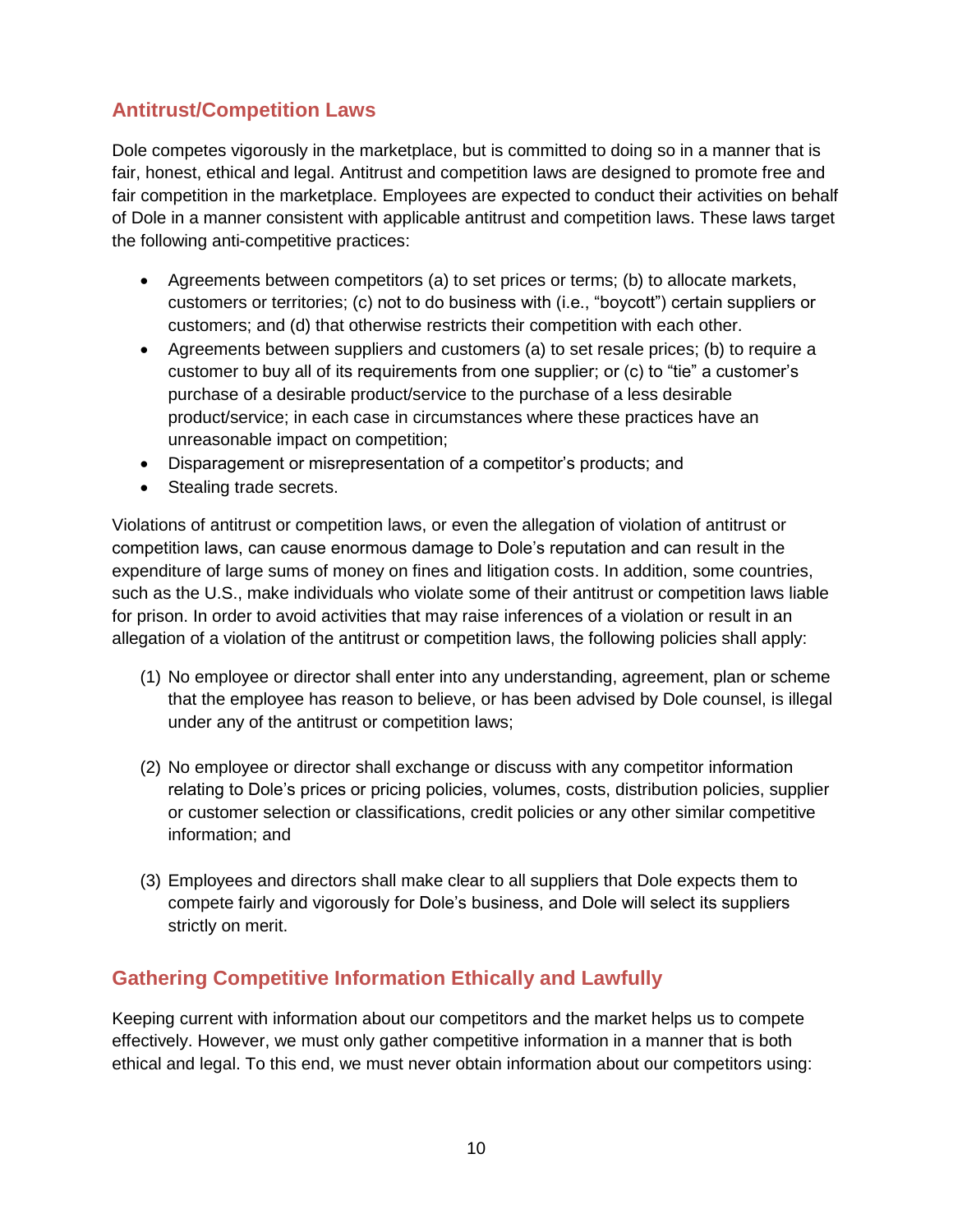- Theft
- Deception
- Misrepresentation
- Any other dishonest conduct

It is especially important that we never ask employees to breach confidentiality agreements with their previous employers, nor should we seek to obtain nonpublic competitively sensitive information directly from a competitor.

# **Participating in Trade Associations**

While we generally avoid interacting with competitors, there may be instances when some type of contact is acceptable. Trade associations are one example. These associations provide excellent opportunities for us to network and further develop our business. However, these events may also pose challenges. When attending trade association meetings, you should be careful to avoid even the appearance of unlawful business practices. Be extremely cautious when interacting with competitors at these events. You need to stop the conversation immediately if a competitor attempts to discuss any of the following:

- Prices
- Discounts
- Volume/Capacity
- Boycotts
- Terms and conditions of sale
- Product specifications
- Any other topic that suggests cooperation or coordination with a competitor or that might reveal competitively sensitive nonpublic information

If necessary, leave the meeting. Then, report the incident as required.

For more information, see Dole's *Antitrust Compliance Manual*.

**Q:** Dominick is having lunch with his friend Joe, who happens to work for a Dole competitor. At lunch, Joe implied that if Dominick could get Dole to charge more for a certain product, he'd make sure his company would charge the same price for a similar product. How should Dominick respond?

**A:** Dominick should tell his friend that this isn't a proper business discussion, excuse himself from the meal and promptly report the conversation to his supervisor and to his local Legal Department. Price fixing violates antitrust and competition laws and can carry severe consequences for both the individuals involved and the Company. Therefore, any discussion like this must be avoided.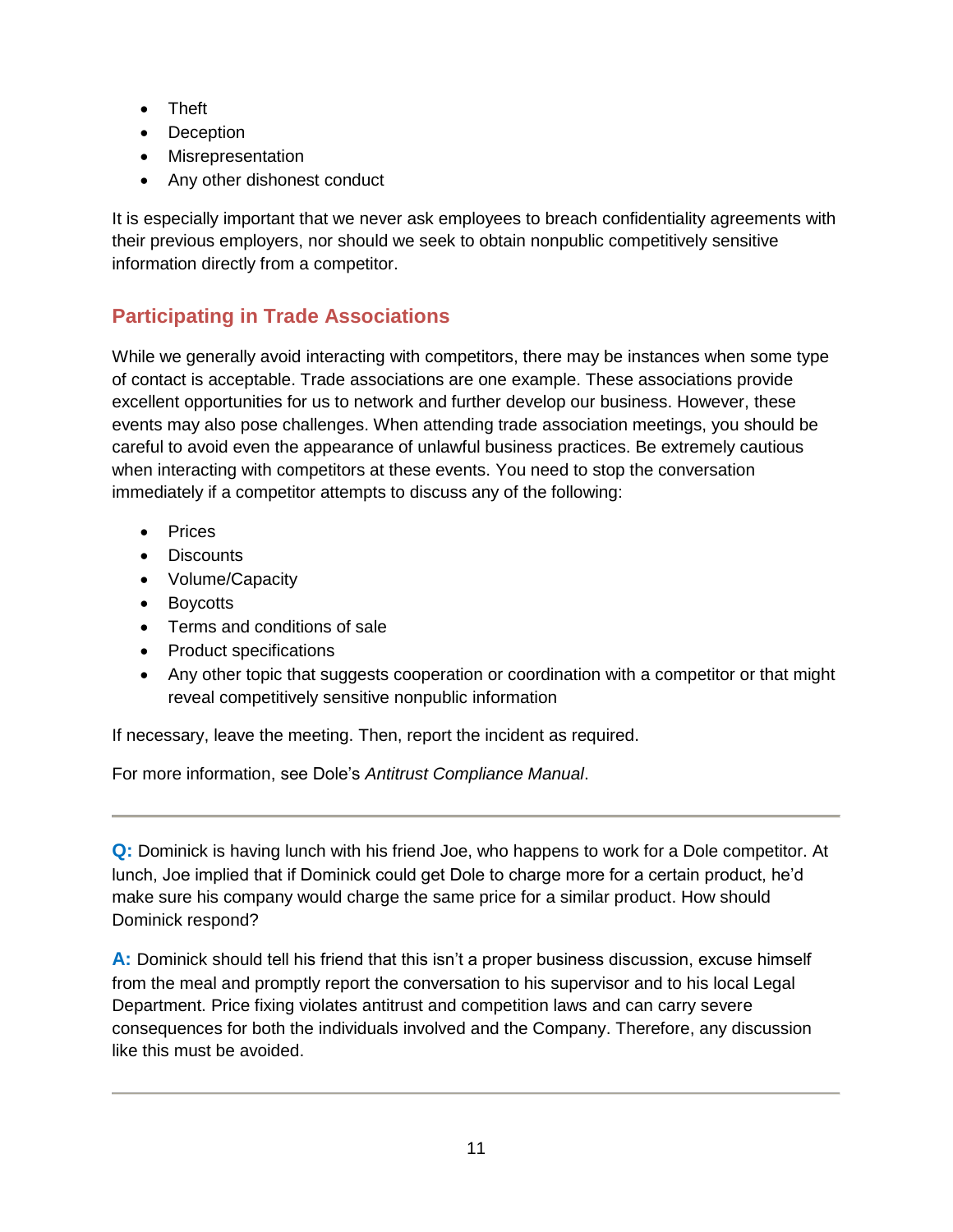#### **Embargo Laws and Anti-Terrorist Laws**

Governments may use economic sanctions and trade embargoes for a variety of reasons, including foreign policy and national security. The targets of sanctions or embargoes may be (1) other countries, (2) political organizations, or (3) particular individuals and entities, such as narcotics traffickers or terrorists or sponsors of terrorism.

The sanctions generally involve the freezing or blocking of assets of these countries, organizations or individuals, barring trade or certain types of commercial transactions, or a combination of these actions.

Our Company is required to comply fully with all sanctions and trade-embargo programs where we do business. The penalties for noncompliance with these programs can be steep. The Legal Department must be contacted before we enter into or facilitate a transaction that may be prohibited by sanctions or embargoes, or that requires prior government approval.

The laws of many countries also prohibit a wide variety of actions that may be deemed supportive of organizations designated as terrorist organizations. Dole is therefore prohibited from dealing with these persons and entities, including providing any amount of cash or goods and services. This Code prohibits all such activities.

If you have any questions whether a transaction complies with all applicable sanctions and trade-embargo programs, contact your supervisor or the Legal Department immediately.

**Q:** Nanda receives a sizeable order from a customer in India. Prior to finalizing the order, the customer shares with Nanda that he intends to distribute some of Dole's products to one of his contacts in North Korea (a country subject to sanctions by the U.S. Treasury Department's Office of Foreign Assets Control). Nanda doesn't think much of this and figures that customers can do as they please with Dole's products. Is Nanda correct?

**A:** No. Nanda's customer is attempting to bypass export regulations by shipping goods through his country to an otherwise embargoed or restricted location without an applicable license from the U.S. Government. This is what's known as "re-exporting," or transferring exported products from the original recipient to another client. Since Nanda knows of the customer's intent, he may not finalize the transaction. Instead, Nanda must work to prevent or correct the transaction and should discuss this matter with his supervisor and, if necessary, report the issue as described on page 20 of the Code.

#### **Anti-Boycott**

Dole will not directly or indirectly engage in any activity that could have the effect of promoting a boycott or restrictive trade practice fostered by a foreign country against customers or suppliers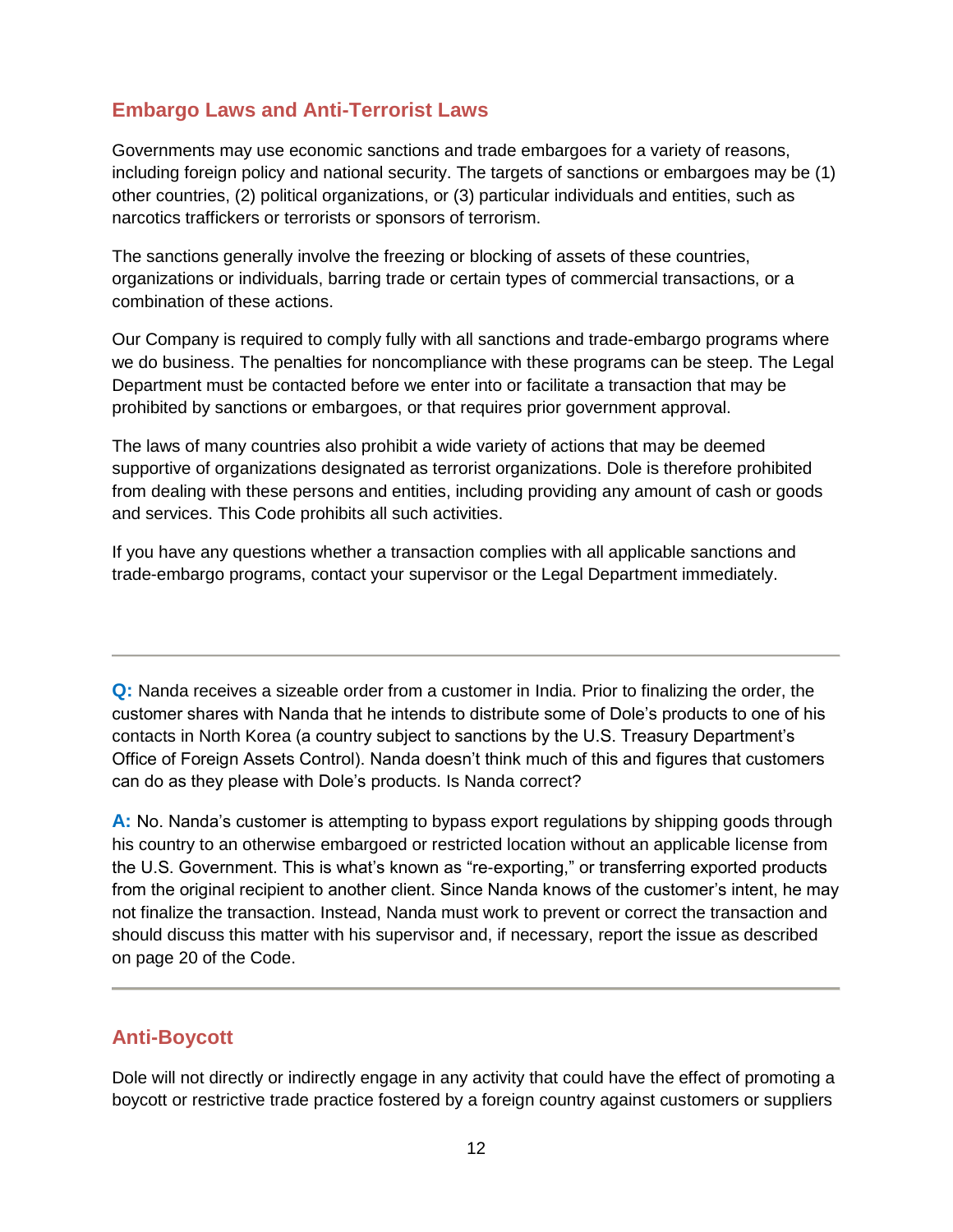located in a country friendly to the U.S., or against a U.S. person, firm or corporation. Since U.S. law requires that a request to participate in such activity be reported promptly to the U.S. government, the advice of the Corporate Legal Department must be sought immediately and prior to any action upon such a request.

#### **Bribes and Kickbacks**

Regardless of location, Dole has adopted a zero-tolerance policy for any form of bribery or kickback. "Bribery" occurs when anything of value is offered or given, either to us or by us, with the intent to influence a business action or decision. A "kickback," on the other hand, is a payment in lieu of compensation for facilitating a business arrangement. Both are prohibited.

Employees may not give anything of value to government or other public officials, or political parties or candidates, as an inducement to obtain a permit, decision or other government authorizations, to have a law or regulation enacted or defeated, for the award or retention of business or for any other business advantage. Employees may not give anything of value to a customer, vendor or supplier as an inducement to obtain business or favorable treatment.

Likewise, employees may not accept anything of value either for themselves or for others in return for favorable treatment from customers, vendors or suppliers. All contacts and dealings with customers, vendors and suppliers must be conducted so as to avoid even the *appearance* of impropriety.

Virtually all countries have strict laws against bribery of government officials. As a result, giving gifts or providing entertainment to government officials and employees is highly regulated and often prohibited. Punishments for violations of these regulations are severe, both for companies and individuals. For this reason, Dole employees and directors must not engage in such gift giving with government officials, government employees or political candidates unless approved in accordance with Dole's *Regulated Costs Policy*.

#### **Global Anti-Corruption Laws**

The U.S. Foreign Corrupt Practices Act ("FCPA"), the Japanese Unfair Competition Prevention Act, the UK Bribery Act and other anti-corruption laws prohibit various types of **"corrupt payments"** – that is, payments, offers or promises intended to secure an improper business advantage, worldwide.

Keep in mind that in some countries—such as China—public officials include employees of state-owned enterprises. We cannot make, promise, offer or authorize any improper payment to a public official if the purpose or intent is to obtain a business advantage. "Improper payments" includes any gift of money or anything of value, as well as any other illegal or inappropriate inducement.

In some countries, minor unpublished gratuities or "facilitating payments" used to expedite routine government procedures are customary. In fact, they may even be legal in some countries. However, Dole does not permit these types of payments.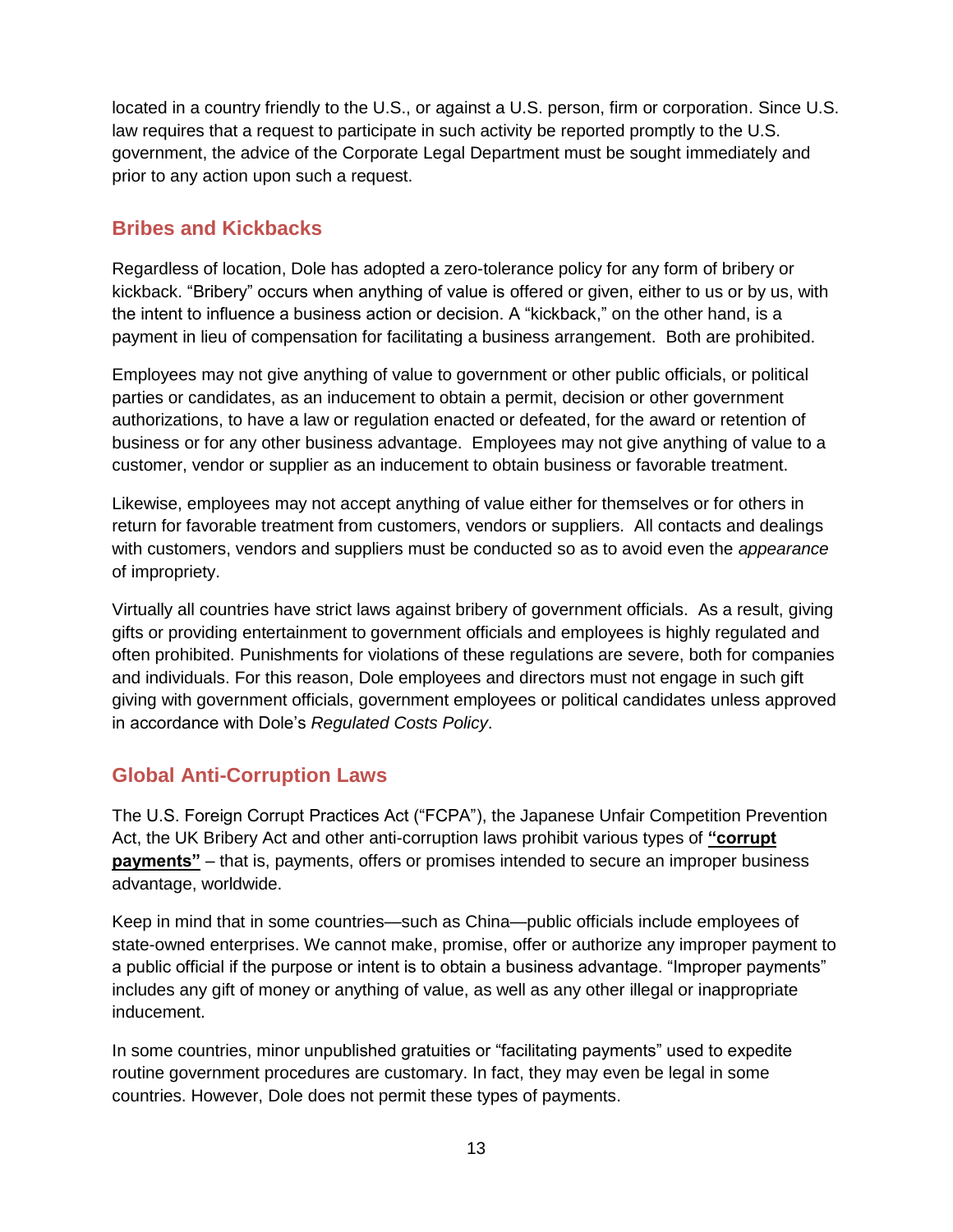Punishments for violations of these anti-corruption laws are harsh, both for companies and individuals. Remember, anti-corruption laws are complex, and the consequences for violating these laws are severe. If you have any doubts about whether the action you are contemplating is legal, consult with Dole's Legal Department before proceeding. For more information, see Dole's *Foreign Corrupt Practices Act Compliance Manual* and Dole's *Regulated Costs Policy.*

**Q:** Irina is in charge of a regional expansion effort in Asia, and is looking to quickly build a new facility. A local government official tells Irina that he can expedite the permit process for a "personal assistance" fee of \$5,000. Irina cannot find a published schedule of expedited processing fees for this region. Should Irina make the payment for expedited processing?

**A:** No. Irina should not make any such payments on behalf of Dole. Payments to a government official outside of any published schedule of permissible fees can be—and often are—construed as bribes when looked at by outside investigators. Even the appearance of bribery is a violation of our Code. Irina must wait the normal amount of time to receive these permits or pay only a published expedited processing fee.

#### **Fraud**

All forms of fraud – whether or not a financial gain is involved - are strictly prohibited by Dole employees and directors. This includes, without limitation, all fraud, whether or not material, against Dole, against Dole employees, and against persons and entities with which Dole does business. Fraud therefore has a broader meaning than embezzlement of Dole assets. Dole employees or directors found to have committed fraud are subject to disciplinary action, up to and including termination of employment or service as an employee or director, as well as possible prosecution under civil and criminal law.

#### **Protecting Dole Assets**

Employees have an obligation to protect our Company's assets and ensure their efficient use for business purposes. Dole assets in the custody of employees and directors must be handled with due care and returned to Dole upon request. Theft, loss, misuse, carelessness and waste have a direct impact on Dole's financial performance. Thus, we strictly prohibit the use of Company time, equipment, vehicles, computers, software, information, trademarks and other assets for personal benefit without prior authorization.

Among our most important assets are our information and communication technologies, which include phone service, email, Internet access and all data housed in Dole's technology assets. We recognize the need for an occasional personal phone call or email, but personal use should be limited to necessary communication and never used to convey inappropriate content or to conduct outside business activities.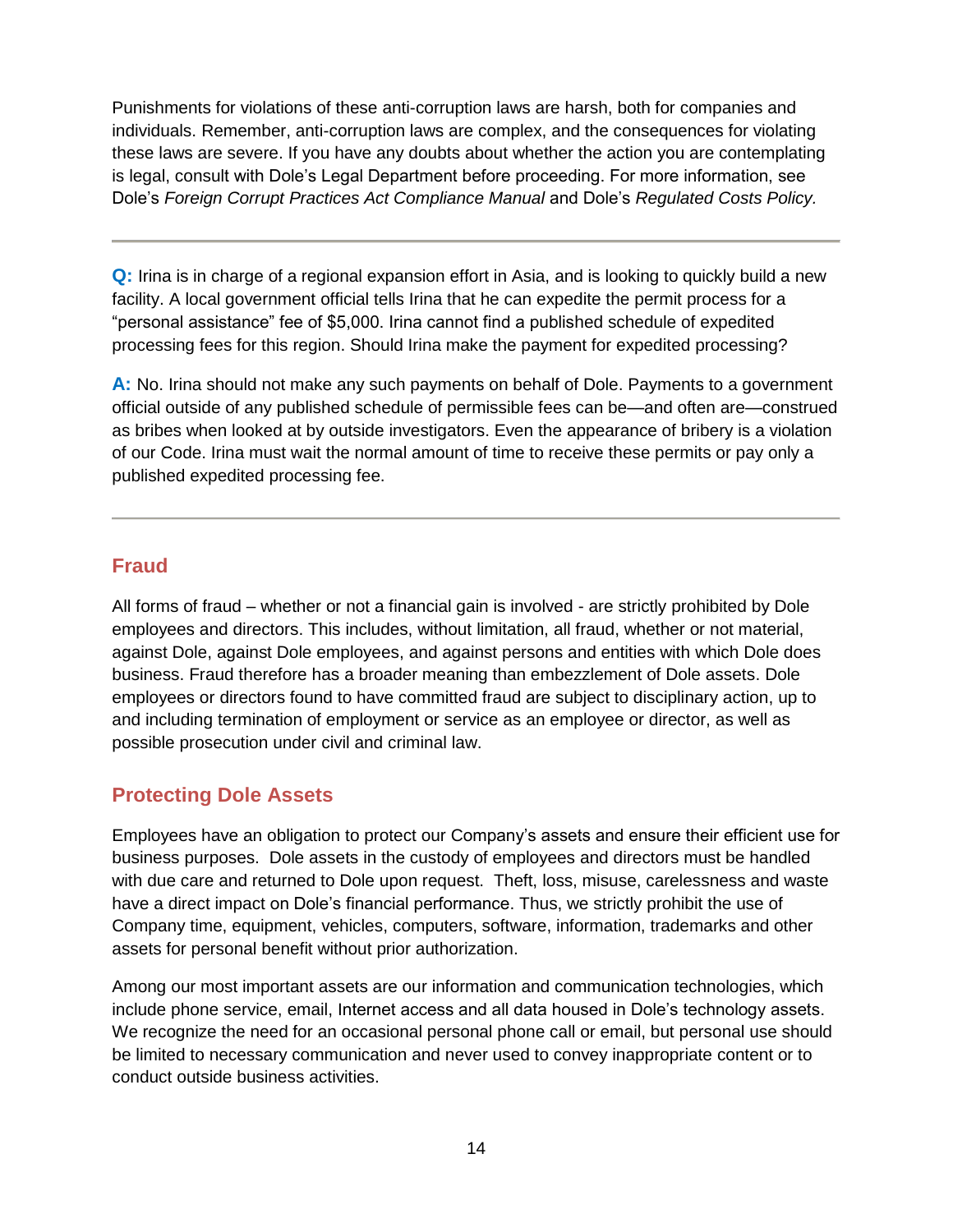Improper use of our assets by employees can lead to issues of **fraud**, workplace discrimination and harassment, copyright infringement, insider trading, antitrust violations, the loss of trade secrets, and other legal problems for the company. It can also lead to discipline – and possible termination – of the employee(s) involved.

#### **Conflict of Interest**

Employees and directors must deal with all suppliers, customers and all other persons doing business with Dole in a fair manner without preference based upon personal considerations. Business and personal situations that may give rise to a conflict of interest should be avoided.

A conflict of interest may exist when an employee or director is involved in an activity, or has a personal interest, that might interfere with that person's objectivity in performing Dole duties and responsibilities. Dole transactions with other business entities must not be influenced by the personal interests, relationships or activities of its employees or directors. Such conflicts may appear as favoritism or otherwise damage the reputation of Dole and its representatives. Such activities include holding a financial interest in, or having a family member or someone with whom you have a personal relationship involved in, a business that is a supplier, customer, partner, sub-contractor or other person or company doing business with Dole, or a competitor of Dole's. Further, you may not be employed by or hold a director position with any such person, company or competitor; except for holding not more than 5% of the shares of publicly traded stocks, but only if such shares are held for investment purposes.

Investing or otherwise participating in another business or taking outside employment may also create a conflict of interest. Dole resources - including Company time or assets - may never be used to perform work on behalf of another business or for individual gain.

In general, employees also may not:

- Participate in businesses that offer, manufacture or sell products or services that compete with or are similar to Dole's products or services.
- Enter into personal transactions with our suppliers or customers other than on terms and conditions generally available to the public.
- Serve as an officer, director, partner or in any similar capacity of a company that does business with Dole without obtaining prior approval from applicable Senior Management identified on page 19.
- Invest in customers, suppliers or competitors if they are not publicly traded on a national securities exchange or traded on the over-the-counter market.
- Take a potential business opportunity in which you can reasonably anticipate that Dole may have an interest, or that is discovered through the use of Dole property or information or through your position with Dole.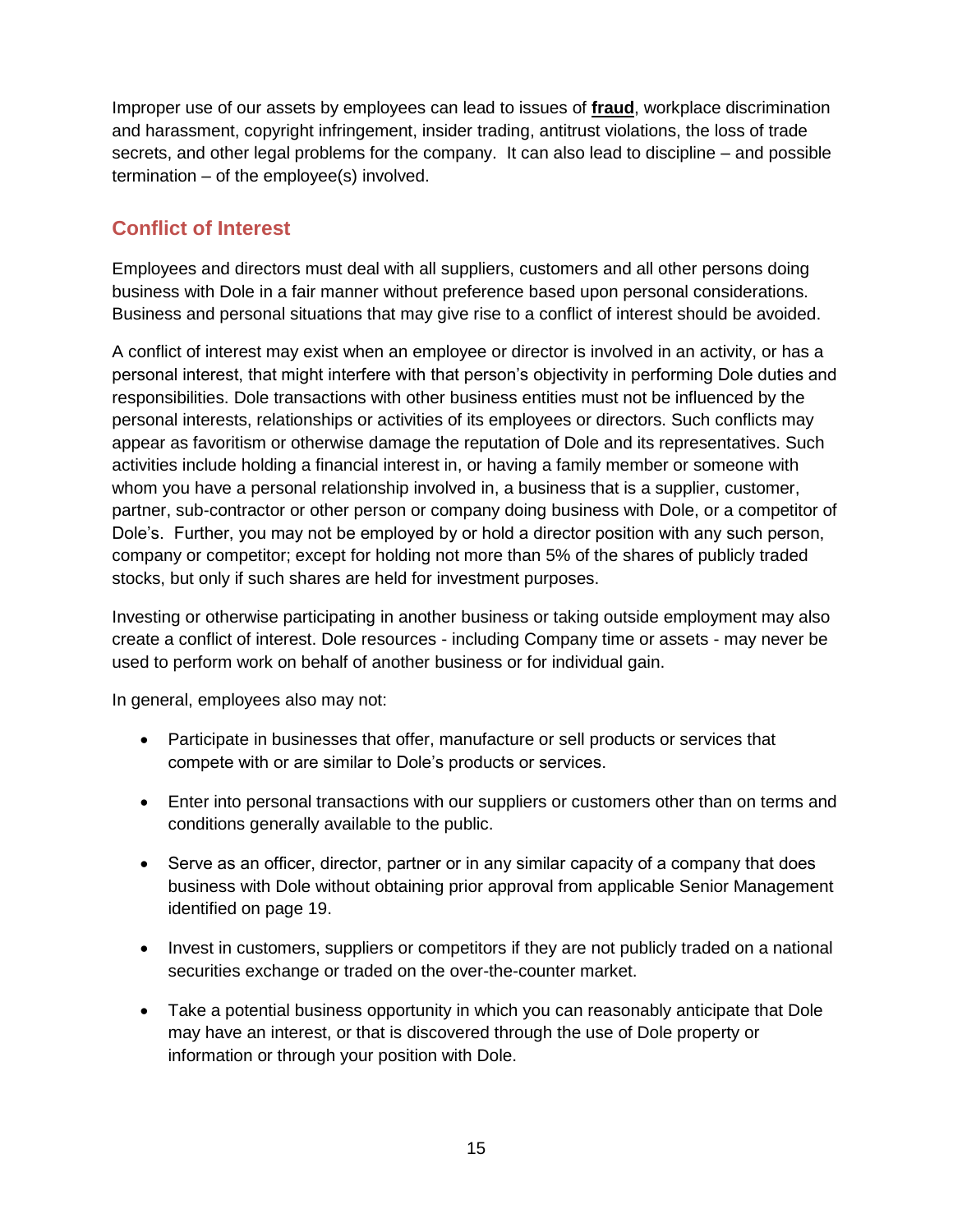An actual conflict of interest need not be present to constitute a violation of this Code. Activities that create the appearance of a conflict of interest also must be avoided in order not to reflect negatively on the reputation of Dole and its representatives. Even the appearance of impropriety can tarnish our reputation for fair dealing with others.

If you are not sure whether you have a conflict of interest, please consult with your business unit's Human Resources Department or Legal Department.

If there is any situation that may appear to be, or actually is, a conflict of interest, employees and directors must immediately disclose the situation by submitting the Conflict of Interest Form to your local HR Head. Once notified of a possible conflict of interest, the employee's Senior Management identified on page 19 must expeditiously investigate the possible conflict of interest, determine whether the existence of such interest or position is in conflict with this Code or otherwise detrimental to the best interests of Dole, and determine the final disposition of the situation (whether to permit or to refuse to permit such situation), including whether to apply any conditions to the disposition. If permitted, the situation must be structured to only have armslength transactions and be formally approved in writing by the employee's Senior Management. All investigations, determinations and dispositions must be documented and kept in the records of Dole Corporate or the Dole Principal Operating Division (as the case may be), as well as in the record of the concerned employee or director. All final dispositions must be informed to the employee who submitted the Conflict of Interest Form. If any conflict is not approved in this manner, then the conflict will be considered a violation and must be reported in accordance with this Code.

Any conflict of interest that continues to exist, whether previously approved or not, must be disclosed and reviewed annually.

**Q:** Rosa's brother-in-law owns and operates a banana farm that seeks to do business with Dole. Rosa feels that this would be beneficial for all involved. Rosa refers her brother-in-law to her manager without disclosing the relationship. Is this okay?

**A:** No. Rosa is creating a potential conflict of interest situation by attempting to facilitate a business relationship between Dole and a member of her family. Rosa should disclose the relationship to her manager in order to receive guidance on the best course of action and disclose the potential conflict of interest to Senior Management.

#### **Gifts and Entertainment**

Our business decisions are to be based upon merit and Dole's goals. No business decision should be based on personal financial or other benefits to be gained (in the past, present or future) by Dole's employees or directors. Therefore, we do not permit employees or directors to seek or accept, or offer or give, any gifts, payments, fees, loans, services or similar items from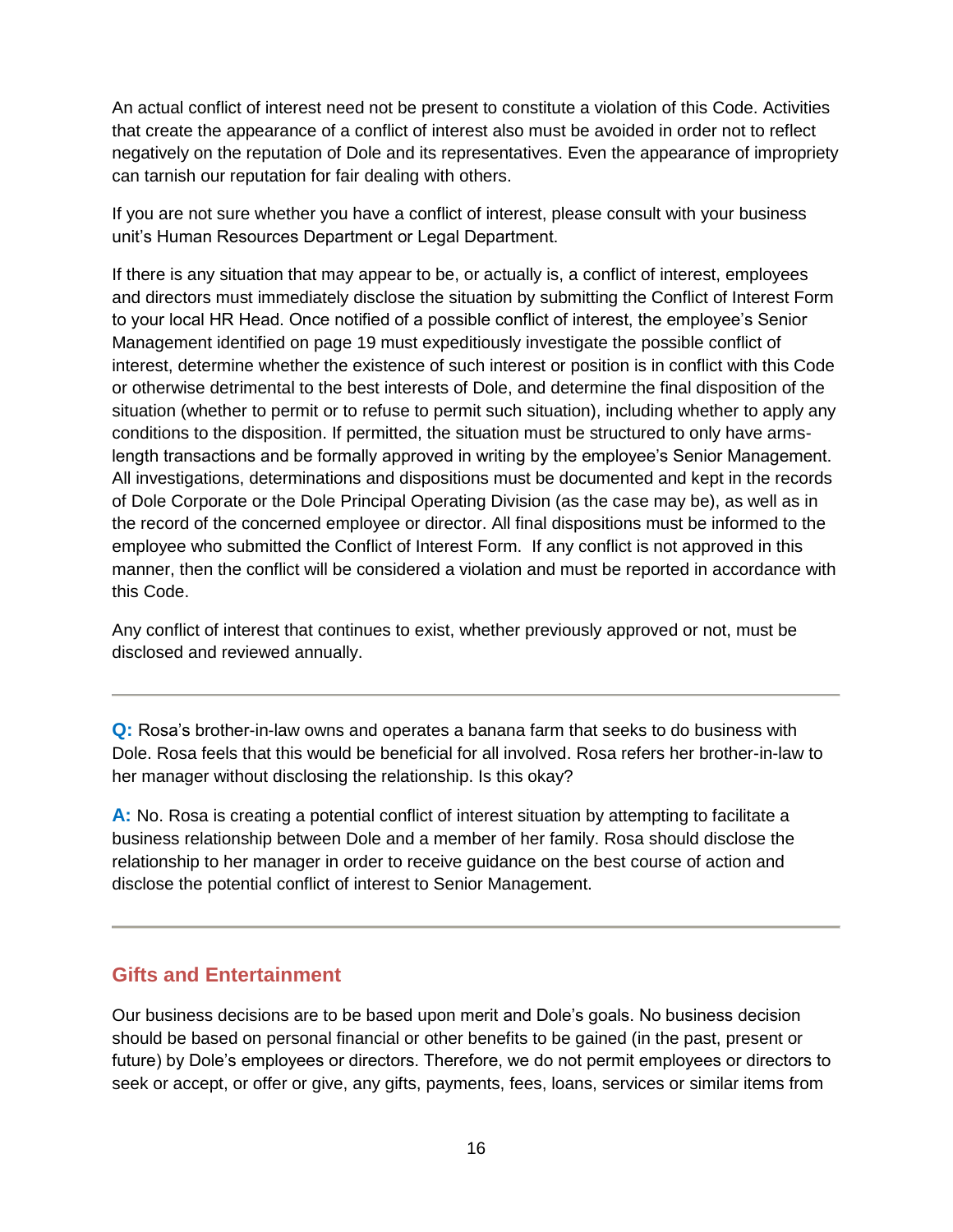or to any person, firm, government or government entity, except as detailed here. An especially strict standard is applicable to gifts, services or considerations of any kind from or to suppliers.

Specifically, no gift, favor or entertainment given or received may be of such character and circumstance that its public disclosure would embarrass Dole or persons within Dole. It is never permissible to give or accept a gift in cash or cash equivalents (e.g., property, shares of stock, or other forms of marketable instruments or interests) of any amount.

Gifts of cash and cash equivalents are strictly prohibited, as are payments of any kind, to any government official or employee, except as permitted under Dole's policies on political contributions, Dole's *Foreign Corrupt Practices Act Compliance Manual* and Dole's *Regulated Costs Policy*

So long as the above prohibitions are not violated, the following will apply:

- (1) In some circumstances gifts may be appropriate and, therefore, our policy does not preclude employees or directors receiving gifts of token value provided they are not frequent or excessive in number.
- (2) Employees and directors may accept common courtesies (such as occasional meals and entertainment at sports, musical and theatrical events), but only to the extent usually associated with accepted business practices.
- (3) An employee's Senior Management identified on page 19 may determine that entertainment or a gift from a supplier is not a condition or result of doing business with Dole by formally documenting such determination in writing and therefore permitting such gift or entertainment so long as the employee does not directly benefit financially therefrom.
- (4) Small expenditures for gifts and entertainment by our employees and directors may be made if the expenditures have been appropriately authorized by the employee's Senior Management identified on page 19 (or are otherwise authorized under the applicable divisional Financial Authority Policy) and are correctly recorded on the books of the paying entity, unless the expenditure is subject to Dole's *Regulated Costs Policy*, in which case it must also comply with those requirements. In addition, no gifts, favors or entertainment may be given to others at Dole's expense unless they meet all of the following conditions:
	- a. They are not in contravention of applicable law and generally accepted ethical standards.
	- b. They are consistent with accepted business practices.
	- c. They are of sufficiently limited value and in a form that will not be construed as a bribe, payoff or kickback.
- (5) Dole employees and directors are also not permitted to give gifts above a token value using their own funds.

### **Political Activity**

The right to make political contributions and lobby government officials is heavily regulated. Both our Company and you as an employee are subject to complex rules, including rules specifying the amount of, and way in which contributions may be made.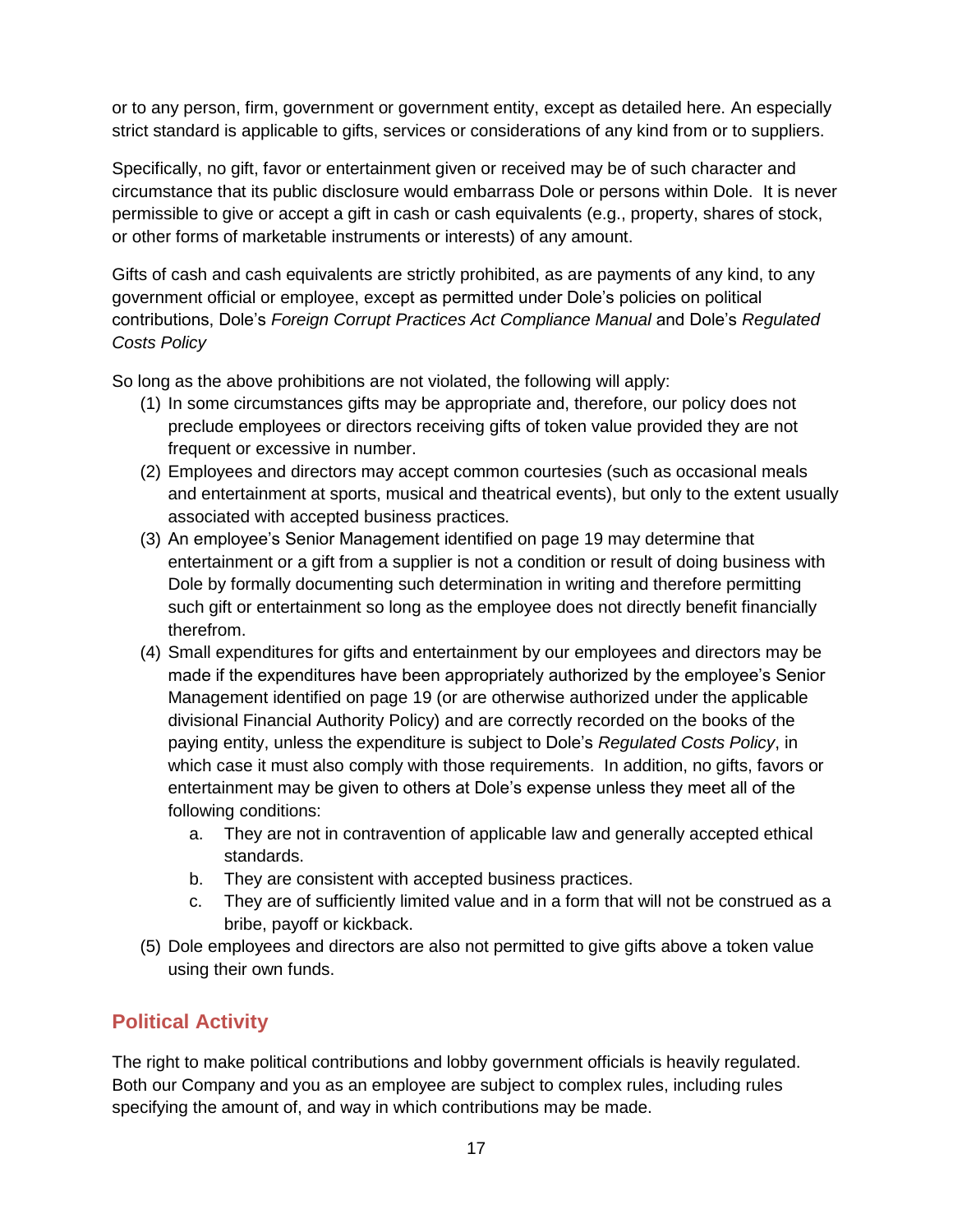The rules regarding political activity can be summarized as follows:

- We recognize your right to vote and be politically active on your own behalf, on your own time and using your own resources;
- Do not make a political contribution on behalf of Dole unless it has first been approved by the Legal Department and the applicable Senior Management identified on page 19;
- Never use Dole's funds or resources for political activities, even if those funds are reimbursed;
- Only our designated representatives may speak on Dole's behalf about politics and related matters; and
- You should never feel pressured to make a political contribution or to vote in a certain way by any Dole employee or any third-party working for us.

**Q:** Sam has received a request from the local Agricultural Minister for a contribution by the Company to his upcoming reelection campaign. What should Sam do?

**A:** Sam should explain to the Agriculture Minister that all political contributions must be approved by his Senior Management and the Legal Department and that he will submit the request and let the Minister know whether or not the request was approved.

#### **Insider Trading in Securities**

The laws against insider trading prohibit the purchase or sale of an organization's publicly traded securities (stocks and bonds) based on *material, nonpublic information* about the organization. Insider trading is a serious crime with serious consequences.

Information is "material" if a typical investor would consider the information important in deciding to buy, hold or sell the stock of the organization. Examples include information regarding –

- An organization's financial performance;
- Potential mergers or acquisitions;
- Significant new products or product lines; and
- Potential lawsuits or government investigations.

The insider-trading laws also prohibit tipping – that is, communicating inside information to someone who uses it to buy or sell the stock. Thus, those with inside information may not trade in stock or recommend that others do so until the information becomes public.

Because information known to Dole employees may constitute material nonpublic information of ITOCHU Corporation, employees must not trade in or recommend the purchase or sale of any ITOCHU Corporation securities while they are in possession of any such material nonpublic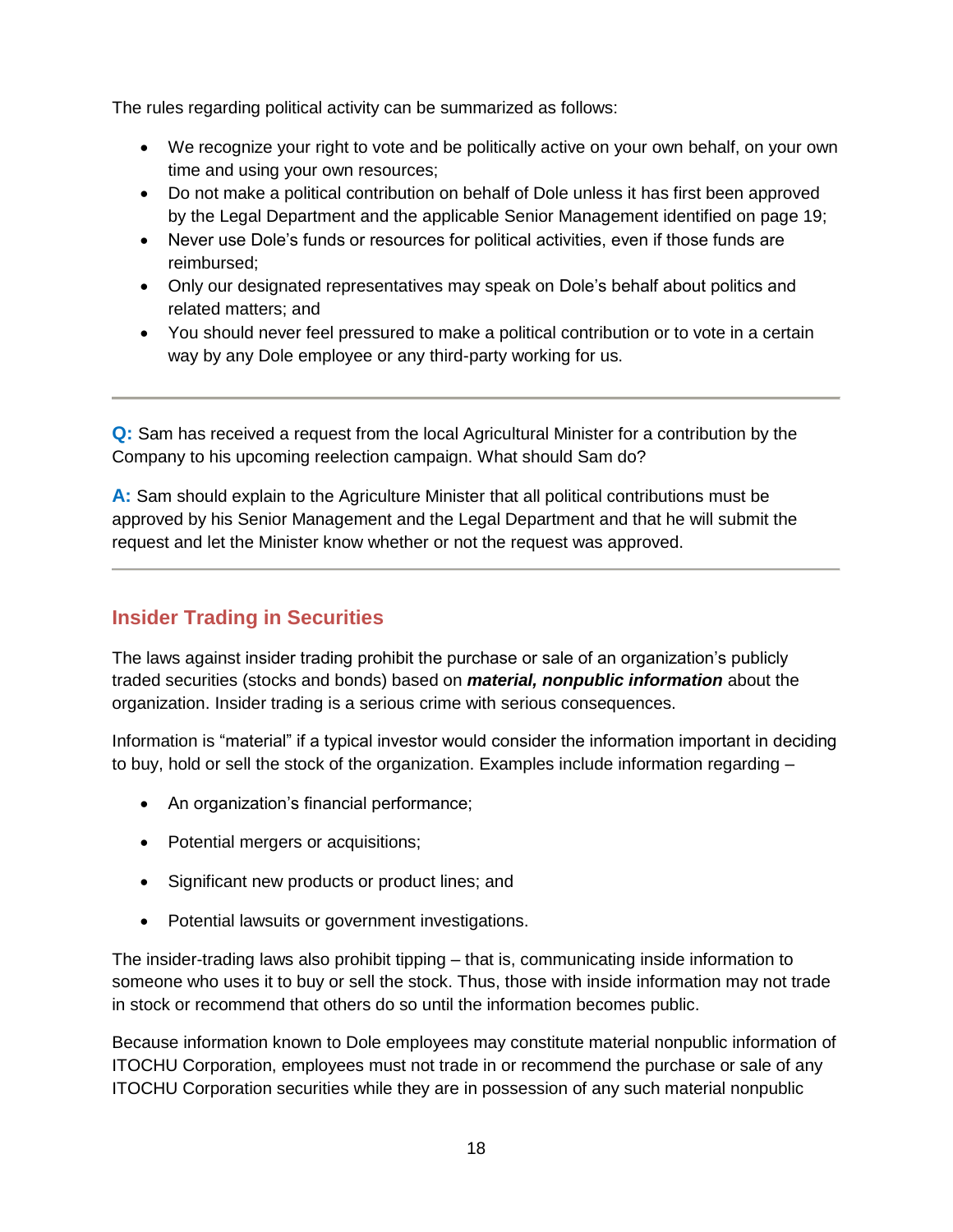information. All employees must also not trade in, or recommend the purchase or sale of, the securities of any other corporation about which they have material nonpublic information as a result of their employment by Dole.

Within Dole, employees should only discuss material nonpublic information when it is absolutely necessary to the conduct of their duties. In addition, material nonpublic information about Dole should not be conveyed to others.

If employees are uncertain about the constraints on the purchase or sale of any ITOCHU securities or the securities of any other company that an employee is familiar with by virtue of his or her employment with Dole, such employee should consult with the Legal Department.

#### **Amendments and Waivers of Our Code**

The Company may amend the Code or grant waivers under the Code from time to time in its determination.

#### **Principal Operating Divisions and Regions Head of Principal Operating Divisions and/or Regions Finance Human Resources (may be delegated) Legal (may be delegated)** Asia Fresh Division | Asia Fresh Division President Asia Fresh Division CFO Asia Fresh Division HR Head General Counsel Worldwide Packaged Foods Division WWPF Division President WWPF Division CFO DAH HR Head | General Counsel WWPF - Americas Region WWPF Region Head, Americas WWPF Finance Head, Americas WWPF HR Head, Americas General Counsel WWPF - APAC Region WWPF Region Head, APAC WWPF Division CFO DAH HR Head General Counsel WWPF - Europe Region WWPF Region Head, Europe WWPF Finance Head, Europe WWPF HR Head, Europe General Counsel WWPF - NAMETCAR Region WWPF Region Head, NAMETCAR WWPF Division CFO DAH HR Head | General Counsel

# **Divisional Senior Management**

Conflicts of interest relating to the Principal Operating Divisional Senior Management listed above should be reported to, and reviewed by, the Corporate Senior Management listed below. Directors and Executive Officers must report their own possible conflicts of interest.

# **Corporate Senior Management of Dole Asia Holdings Pte Ltd**

| CEO and President | <b>Chief Financial Officer</b> | <b>Chief Administrative Officer</b> | <b>General Counsel</b> |
|-------------------|--------------------------------|-------------------------------------|------------------------|
|-------------------|--------------------------------|-------------------------------------|------------------------|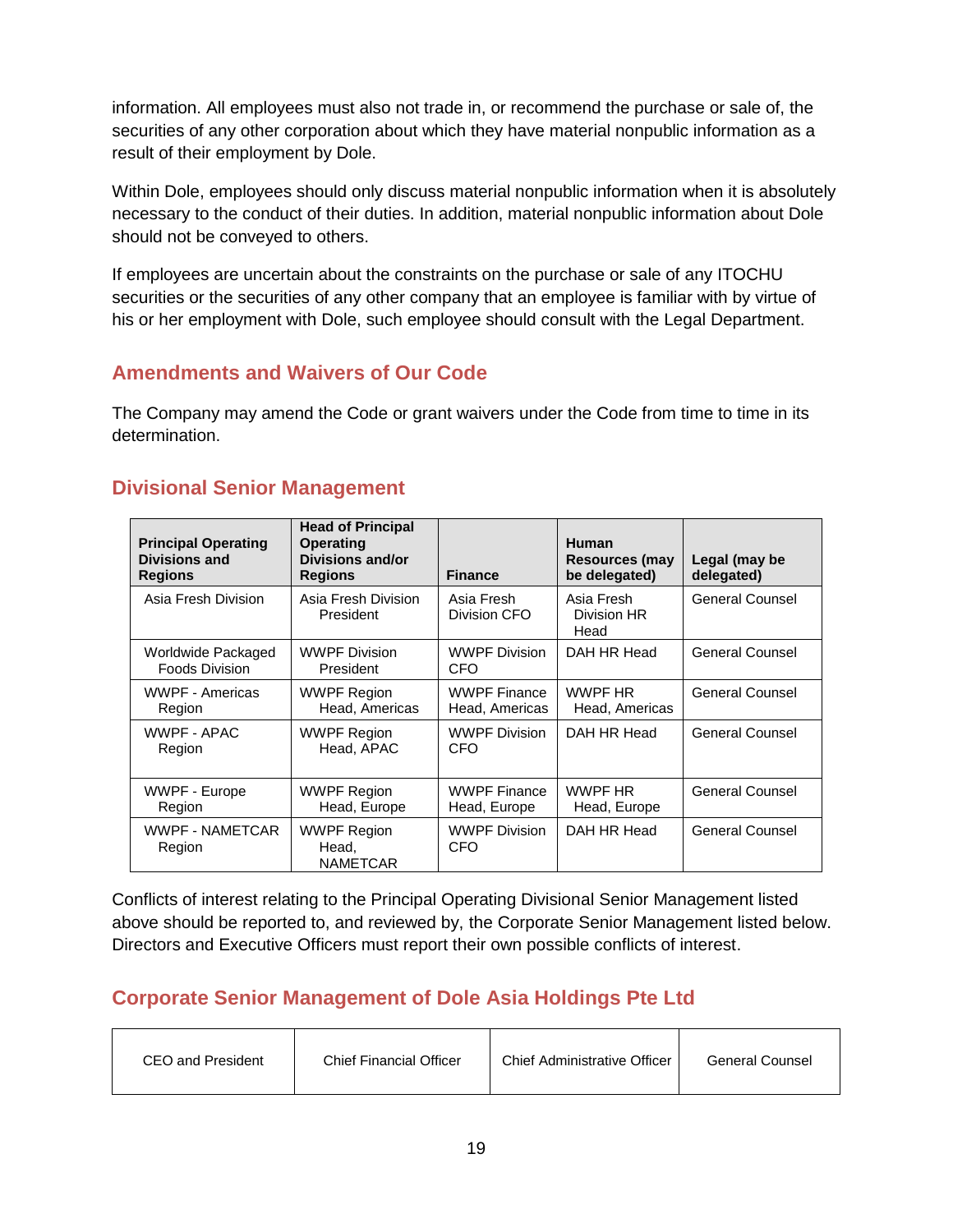#### **Ask a Question or Make a Report**

Dole is committed to sound business practices and high ethical standards. All employees have a responsibility to understand and follow applicable laws and Dole's policies and procedures. Violations may lead to disciplinary action, up to and including termination of employment.

Employees are also required, if they are able, to correct any suspected violations of Dole's policies and procedures and the Dole Code of Conduct. This allows us to promptly identify and deal with concerns before they become major problems. Likewise, employees are required to report violations that they observe or learn of to –

- The **Dole Internet Hotline** [\(www.integrity.doleintl.com\)](http://www.integrity.doleintl.com/);
- The **Dole Telephone Hotline** (see toll-free numbers below);
- A supervisor;
- A Human Resources representative; or
- The Legal Department.

You may choose to remain anonymous when making a report. In addition, you can use these same contacts to ask any questions about the Code of Conduct that you may have.

We will treat the information reported confidentially to the extent possible, consistent with our obligation to investigate. We will also not retaliate against an employee who asks a question or makes a good-faith report of a suspected violation or irregularity. This means you cannot be subject to any adverse employment action – including termination, demotion, suspension or loss of benefits – for asking a question or making a report.

#### **Dole Telephone Hotline**

If you have any questions about the Code or want to report a suspected violation, you can call one of the hotline numbers below.

You can choose to remain anonymous when contacting the hotline. Translators are available.

If your country is not listed below (i.e. Sierra Leone) and you are outside U.S., please call your local operator and then ask to place a collect call using [+1.770.263.4745](tel:1-770-263-4745). (Some countries do not have mobile connectivity. If you cannot reach a local operator from a mobile device, please use a landline.)